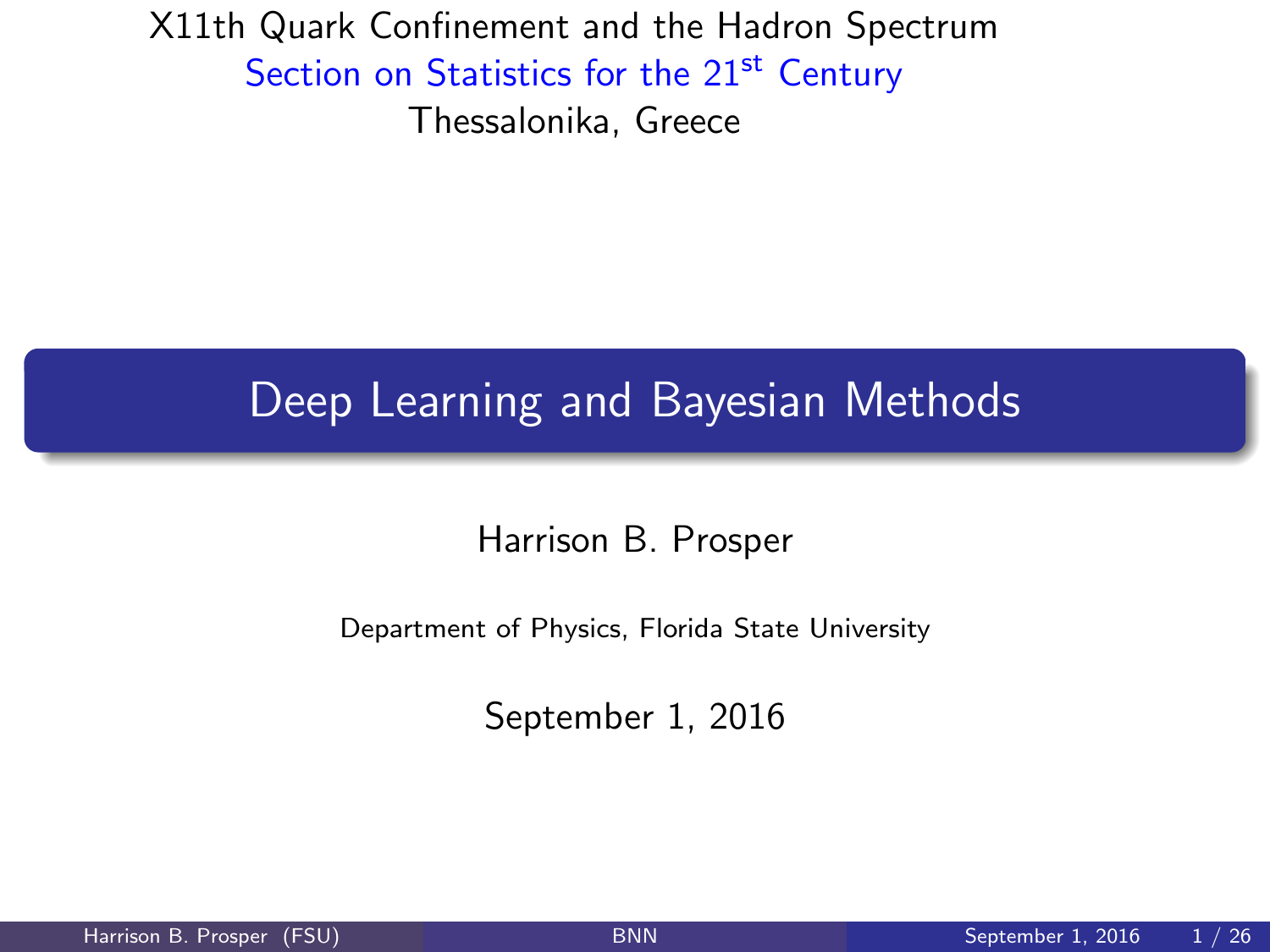# **Outline**

#### **[Introduction](#page-2-0)**

#### 2 [The Automated Physicist](#page-18-0)

#### 3 [The Bayesian Connection](#page-34-0)

- **•** [Bayesian Neural Networks](#page-37-0)
- **•** [Optimization](#page-42-0)

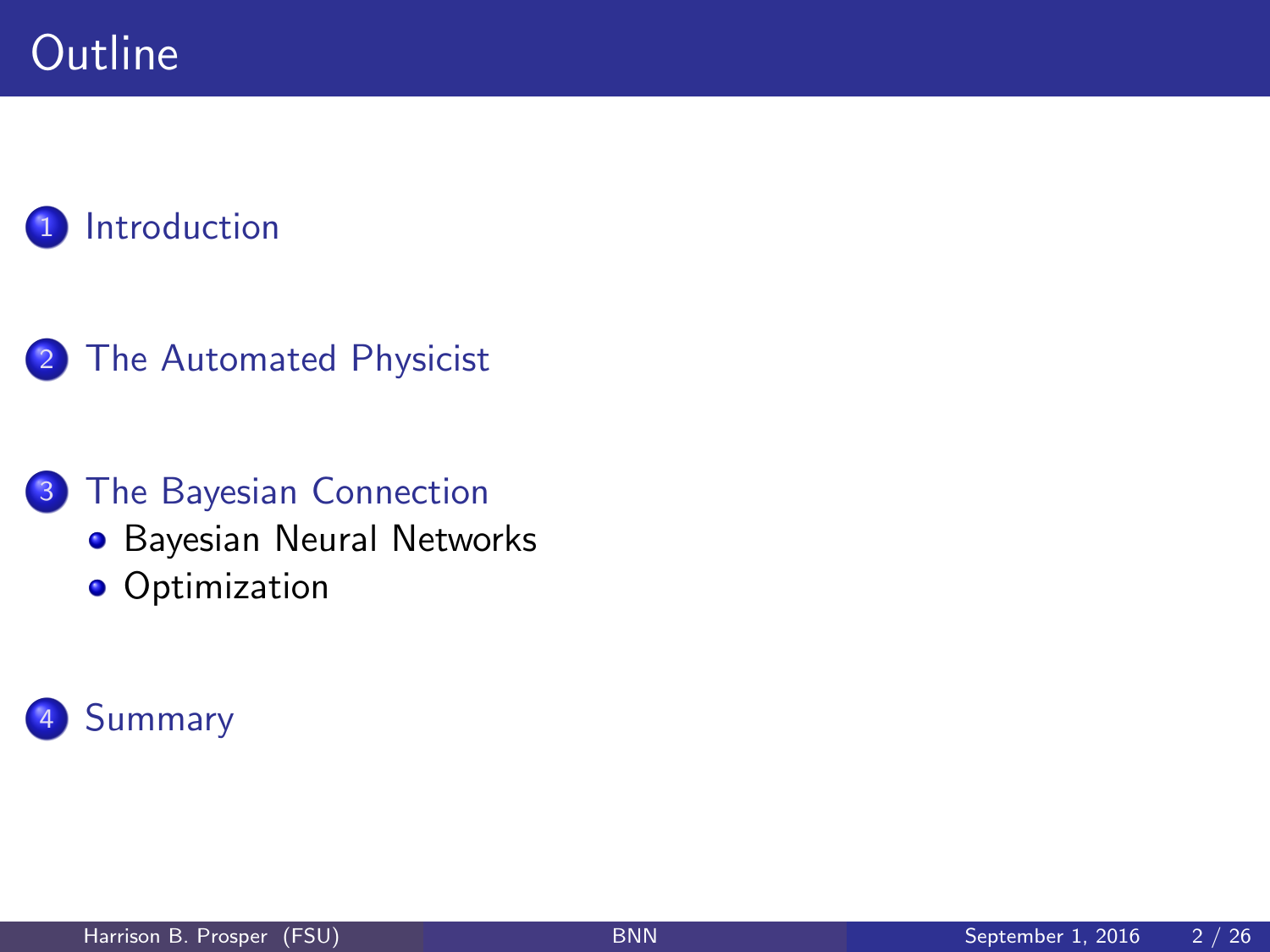# **Outline**

## **[Introduction](#page-2-0)**

#### **[The Automated Physicist](#page-18-0)**

#### **[The Bayesian Connection](#page-34-0)**

- **[Bayesian Neural Networks](#page-37-0)**
- <span id="page-2-0"></span>**•** [Optimization](#page-42-0)

## **[Summary](#page-44-0)**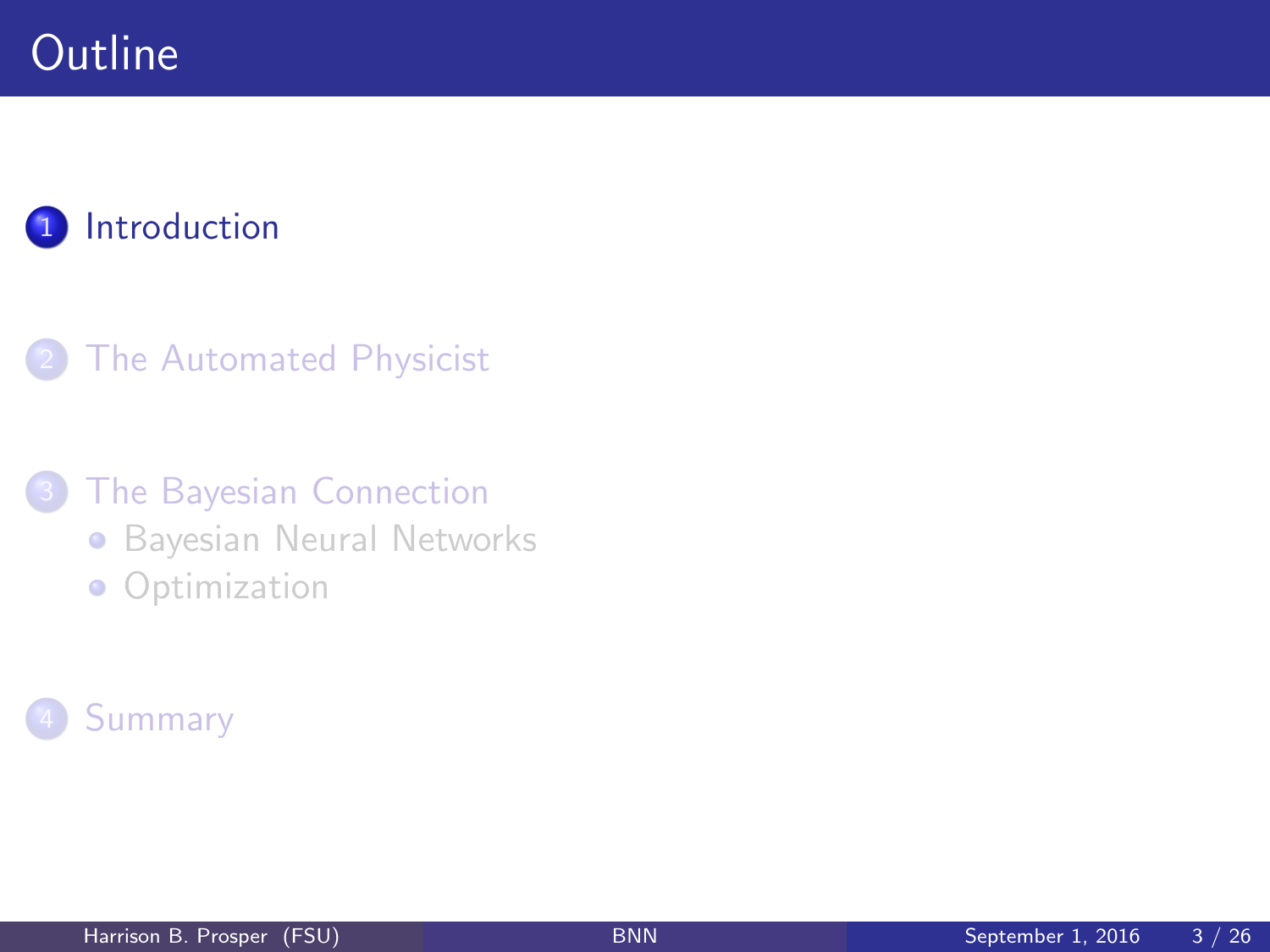In 2014, machine learning enthusiasts were challenged $^1$  to find the best classifier of ATLAS simulated signal and background events, where the signal was  $H\to \tau^+\tau^-$  <sup>2</sup>.

<sup>&</sup>lt;sup>1</sup>HiggsML, <https://higgsml.lal.in2p3.fr/>

 $^2$ Inspired by the 2013 ATLAS result, documented in ATLAS-CONF-2013-108, JHEP 04 (2015) 117.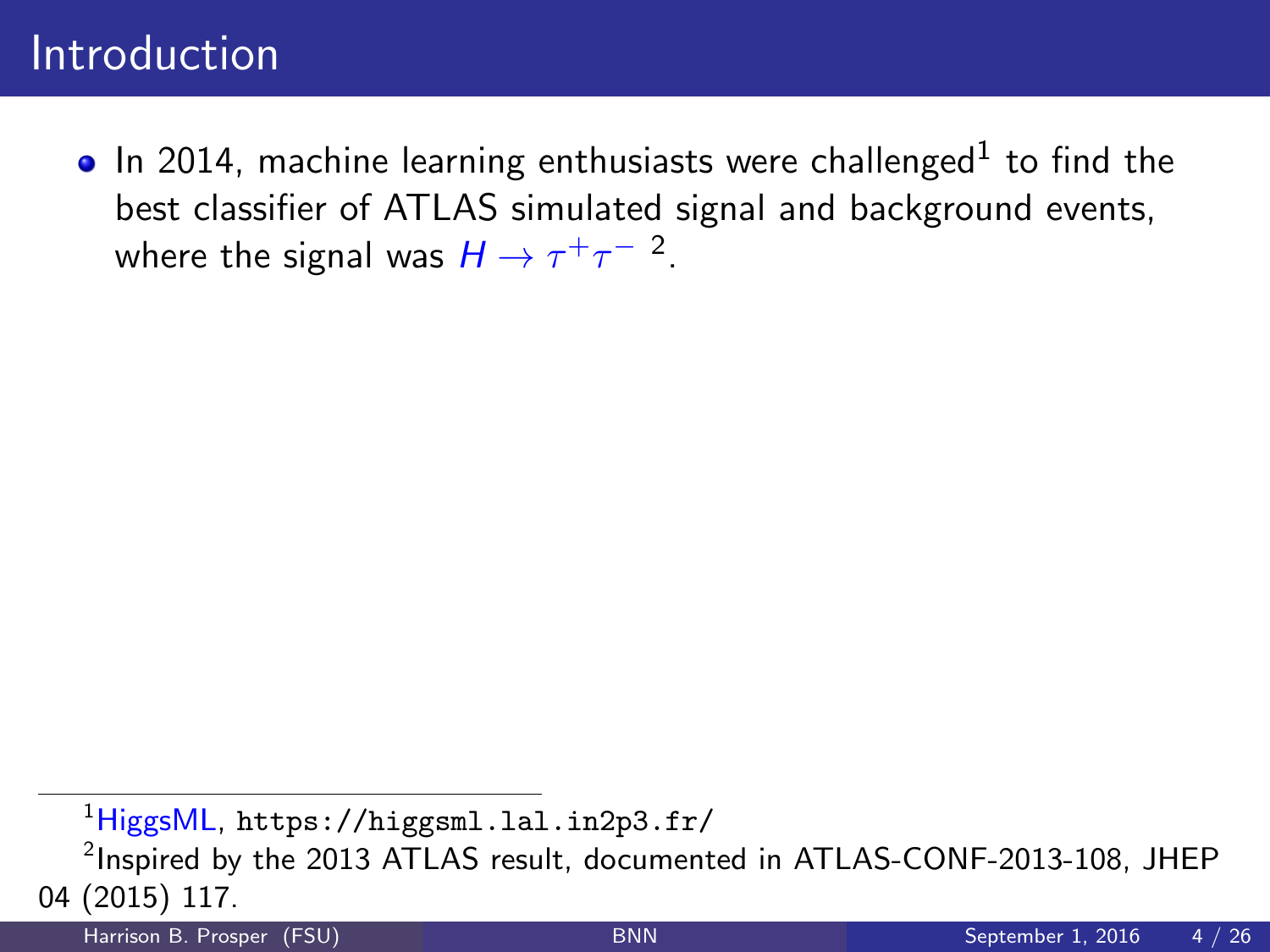- In 2014, machine learning enthusiasts were challenged $^1$  to find the best classifier of ATLAS simulated signal and background events, where the signal was  $H\to \tau^+\tau^-$  <sup>2</sup>.
- The competition was won by Gábor Melis (Franz Inc., Fixnum Services, Hungary) who created a classifier using Deep Neural Networks (DNN). Deep in this context, as in Deep Learning, refers to the use of neural network models with multiple hidden layers.

<sup>1</sup>HiggsML, <https://higgsml.lal.in2p3.fr/>

 $^2$ Inspired by the 2013 ATLAS result, documented in ATLAS-CONF-2013-108, JHEP 04 (2015) 117.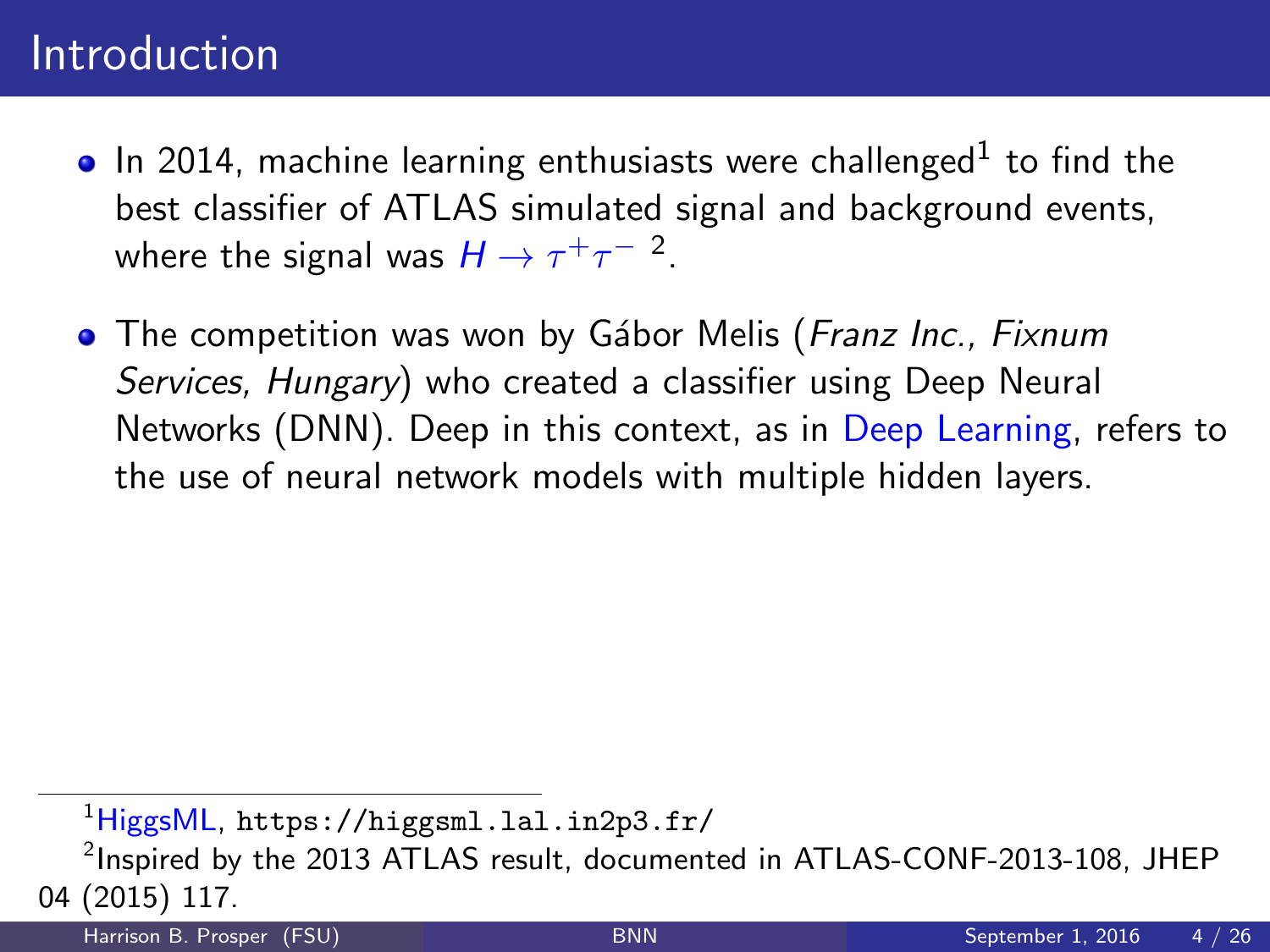- In 2014, machine learning enthusiasts were challenged $^1$  to find the best classifier of ATLAS simulated signal and background events, where the signal was  $H\to \tau^+\tau^-$  <sup>2</sup>.
- The competition was won by Gábor Melis (Franz Inc., Fixnum Services, Hungary) who created a classifier using Deep Neural Networks (DNN). Deep in this context, as in Deep Learning, refers to the use of neural network models with multiple hidden layers.
- **•** The winning classifier was the average of 70 DNNs, each with architecture  $(35,600,600,600,2)$ , *i.e.*,  $35$  inputs, 3 hidden layers of 600 nodes each, and 2 outputs. This implies a classifier with more than 70 million fitted parameters!

<sup>&</sup>lt;sup>1</sup>HiggsML, <https://higgsml.lal.in2p3.fr/>

 $^2$ Inspired by the 2013 ATLAS result, documented in ATLAS-CONF-2013-108, JHEP 04 (2015) 117.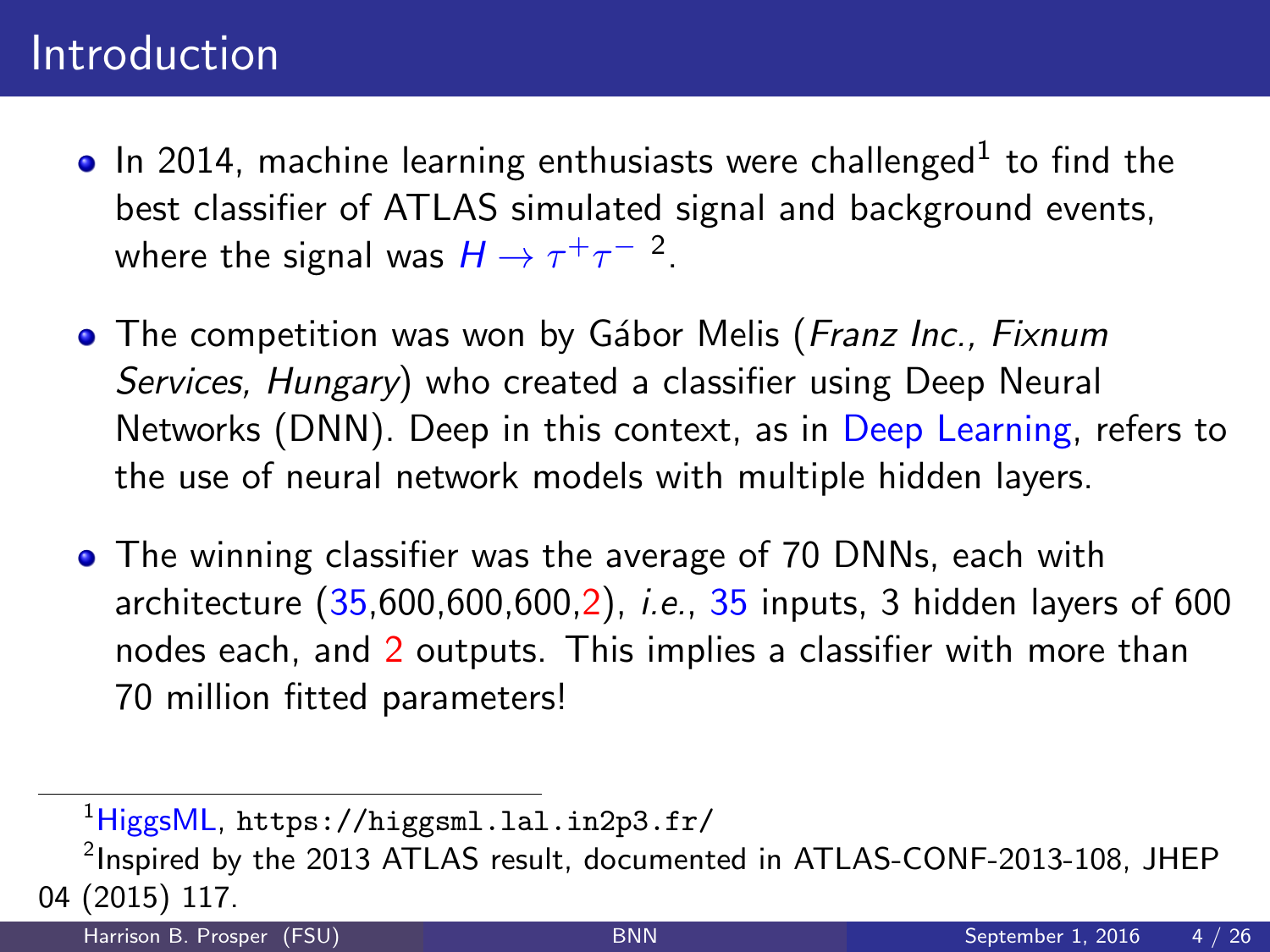• In the early 2000s, attempts to train deep neural networks were frustrated by the apparent failure of the back-propagation algorithm (aka, stochastic gradient descent). Interest in neural networks waned and many researchers turned their attention to models such as boosted decision trees and support vector machines.

 $3$ Hinton, G. E., Osindero, S. and Teh, Y., A fast learning algorithm for deep belief nets. Neural Computation 18, 1527-1554.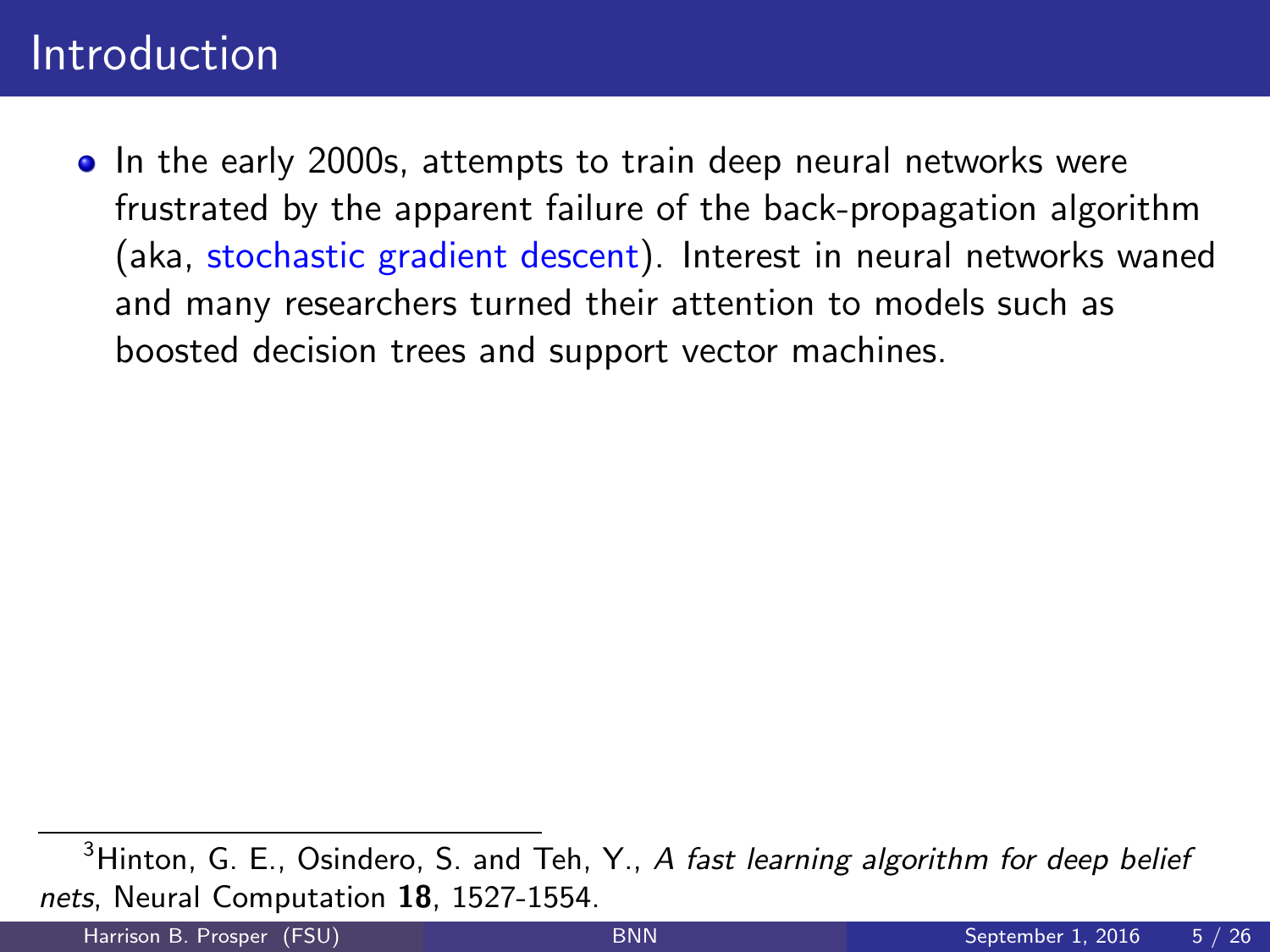- In the early 2000s, attempts to train deep neural networks were frustrated by the apparent failure of the back-propagation algorithm (aka, stochastic gradient descent). Interest in neural networks waned and many researchers turned their attention to models such as boosted decision trees and support vector machines.
- Then, in 2006, Hinton, Osindero and Teh $^3$  succeeded in training a deep neural network by first initializing its parameters sequentially, layer by layer. Each layer was trained to produce a representation of its inputs that served as the training data for the next layer. Then the network was tweaked using gradient descent.

 $3$ Hinton, G. E., Osindero, S. and Teh, Y., A fast learning algorithm for deep belief nets. Neural Computation 18, 1527-1554.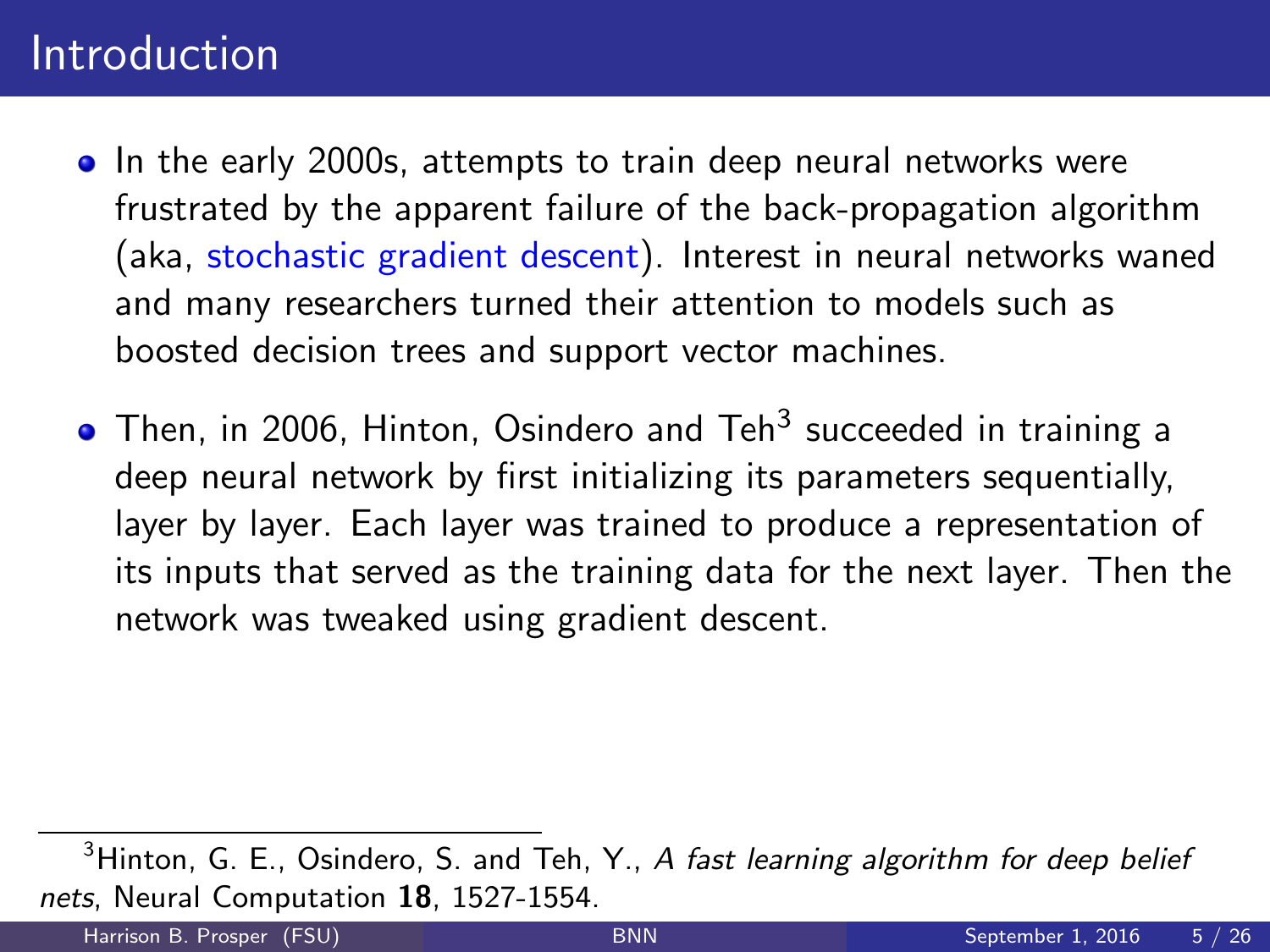- In the early 2000s, attempts to train deep neural networks were frustrated by the apparent failure of the back-propagation algorithm (aka, stochastic gradient descent). Interest in neural networks waned and many researchers turned their attention to models such as boosted decision trees and support vector machines.
- Then, in 2006, Hinton, Osindero and Teh $^3$  succeeded in training a deep neural network by first initializing its parameters sequentially, layer by layer. Each layer was trained to produce a representation of its inputs that served as the training data for the next layer. Then the network was tweaked using gradient descent.
- **•** This breakthrough seemed to provide compelling evidence that the training of deep neural networks requires careful initialization of parameters and sophisticated machine learning algorithms.

 $3$ Hinton, G. E., Osindero, S. and Teh, Y., A fast learning algorithm for deep belief nets. Neural Computation 18, 1527-1554.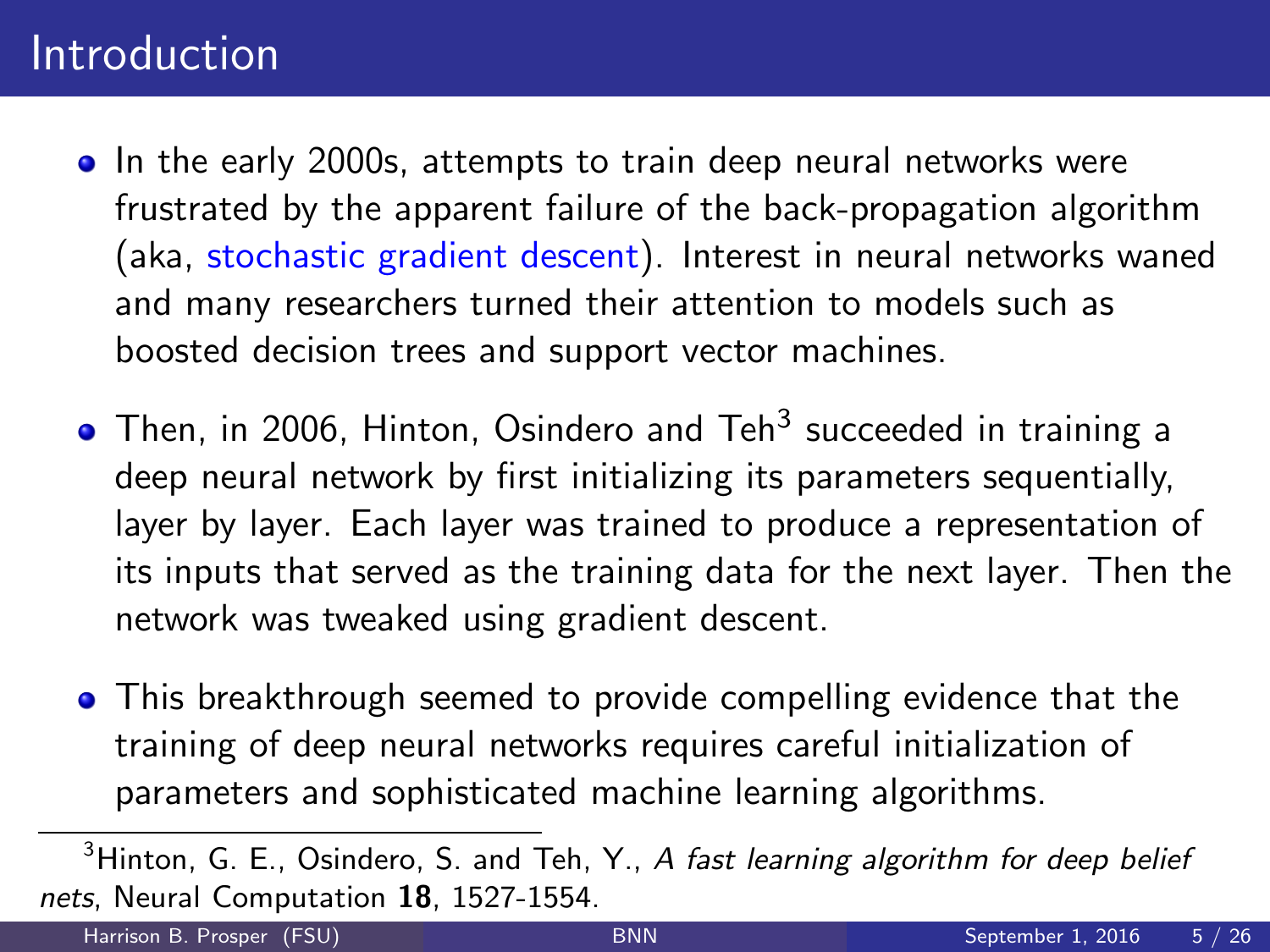One way to view the HOT model is as a stack of sequentially trained auto encoders. An auto encoder is a neural network that models the identity function  $f: X \rightarrow X$  such that the hidden layer encodes a sparse representation of the inputs. The success of models of this kind rekindled interest in neural networks, in particular, ones with multiple hidden layers.



<http://www.andreykurenkov.com/writing/a-brief-history-of-neural-nets-and-deep-learning-part-4/>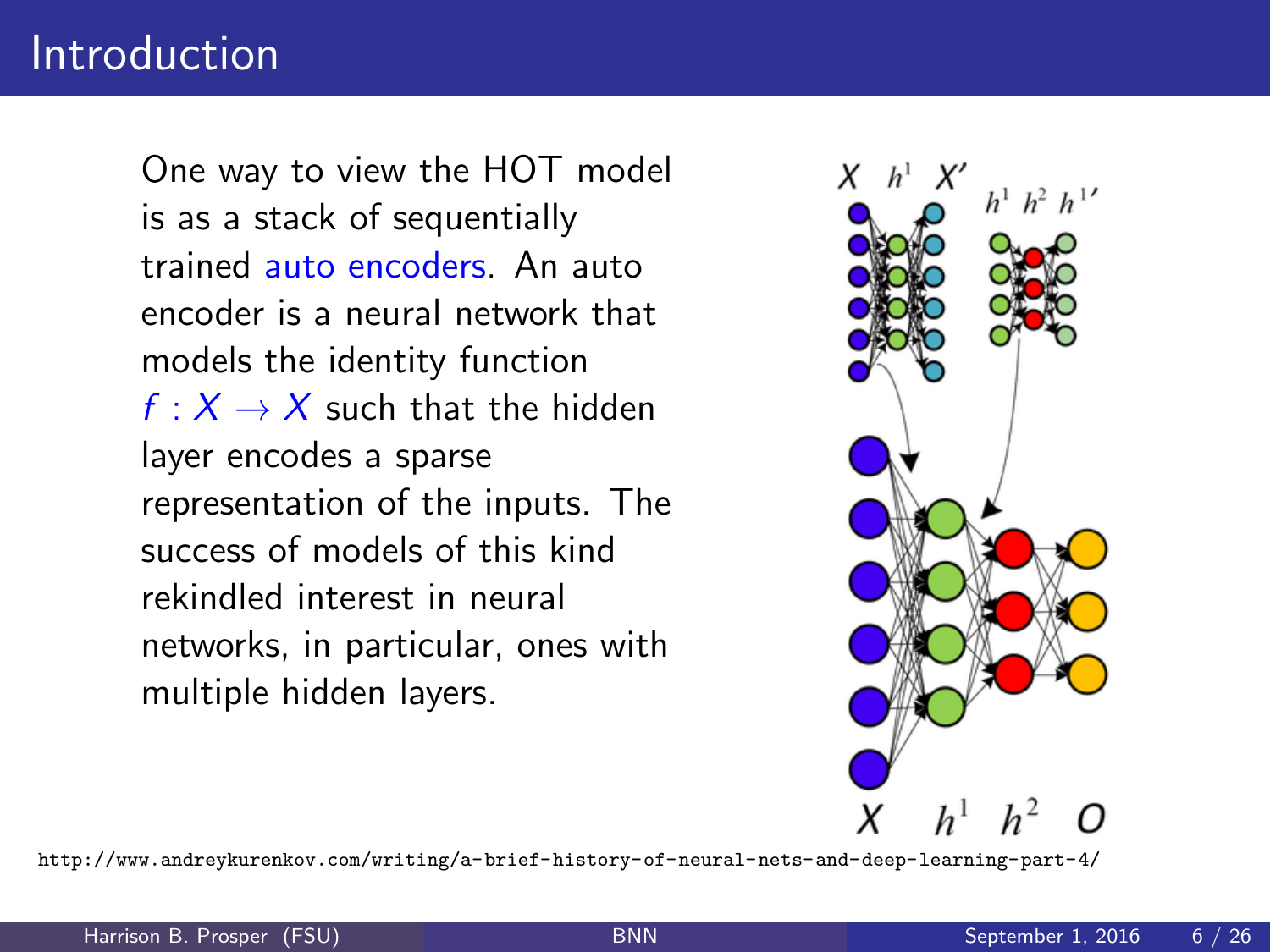- However, in 2010, a surprising counter example to the conventional wisdom was demonstrated by Cireșan *et al.*<sup>4</sup>.
- The authors trained deep neural networks to classify the handwritten digits in the MNIST<sup>5</sup> data set, which comprises  $60,000$  28  $\times$  28 = 784 pixel images for training and 10,000 images for testing.
- $\bullet$  They showed that a plain multi-layer perceptron (*i.e.*, an acyclic DNN) with architecture (784, 2500, 2000, 1500, 1000, 500, 10), trained using standard stochastic gradient descent (think Minuit on steroids!), outperformed all other methods that had been applied to the MNIST data set as of 2010. The error rate of this  $\sim$ 12 million parameter DNN was 35 images out of 10,000. The misclassified images are shown on the next slide.

<sup>&</sup>lt;sup>4</sup>Ciresan DC, Meier U, Gambardella LM, Schmidhuber J., Deep, big, simple neural nets for handwritten digit recognition. Neural Comput. 2010 Dec; 22 (12): 3207-20. 5 <http://yann.lecun.com/exdb/mnist/>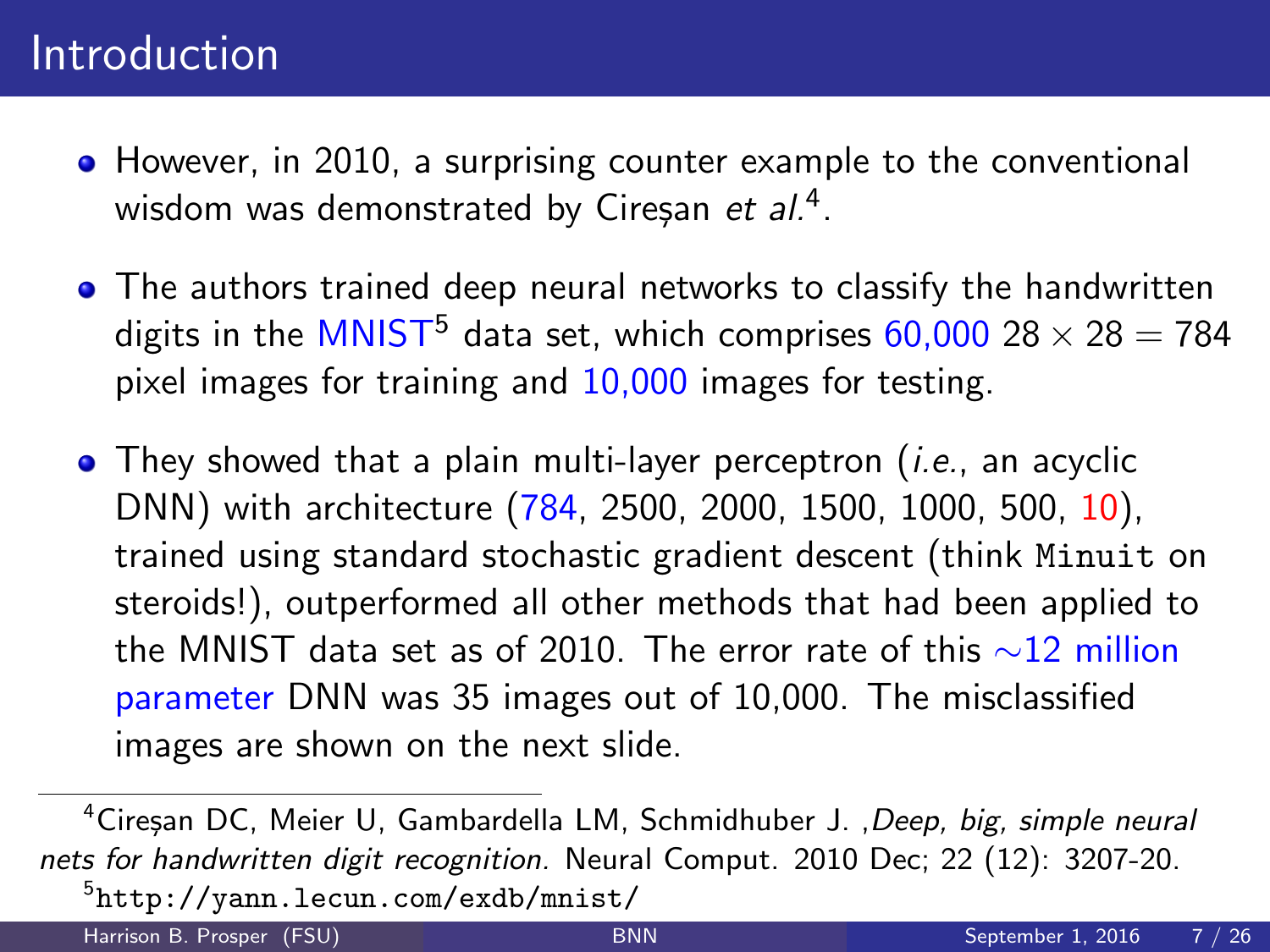| $\mathbf{1}^{\mathsf{2}}$ | $\mathbf{1}$<br>1   | 8<br>Q         | -9<br>g         | 9<br>9          | 5                 | -8<br>ъ        |
|---------------------------|---------------------|----------------|-----------------|-----------------|-------------------|----------------|
| 17                        | 71                  | 98             | 59              | 79              | 35                | 23             |
| ५१                        | $\boldsymbol{z}$    | 4<br>q         | $\mathbf{C}$    | q +             | g                 | S 5            |
| 49                        | 35                  | 97             | 49              | 94              | 02                | 35             |
| $\mathcal{L}_{_{16}}$     | $\overline{4}$<br>q | o.             | ہ م             | ४ '             | $\mathbf{1}$<br>η | $\overline{1}$ |
|                           | 94                  | 60             | 06              | 86              | 79                | 71             |
| q °                       | $\bullet^\circ$     | $\frac{5}{35}$ | $\mathcal{P}^3$ | 9<br>9          |                   | $\mathsf{L}^1$ |
| 49                        | 50                  |                | .<br>98         | ,<br>79         | 17                | 61             |
| -7<br>2                   | $8^{-8}$            |                | 6               | $\mathcal{E}^5$ | 4                 | - 0            |
| 27                        | 58                  | 78             | 16              | 65              | 94                | 60             |

Comput. 2010 Dec; 22 (12): 3207-20. From Cireșan DC, Meier U, Gambardella LM, Schmidhuber J. Neural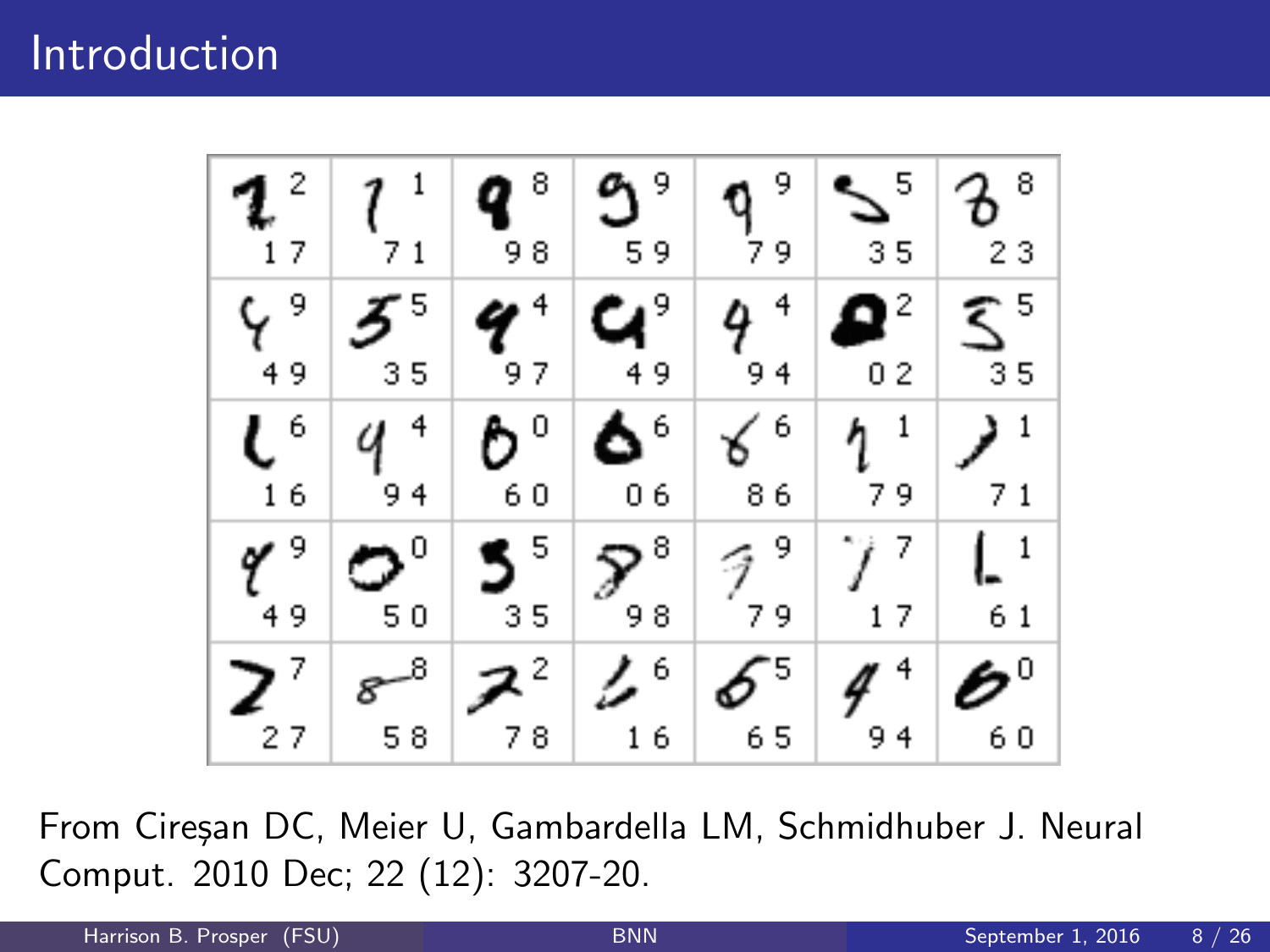Question: how is it possible to fit a 12 million-parameter neural network, in a matter of hours, with a mere 60,000 images, avoid overfitting, and beat even the most sophisticated alternatives?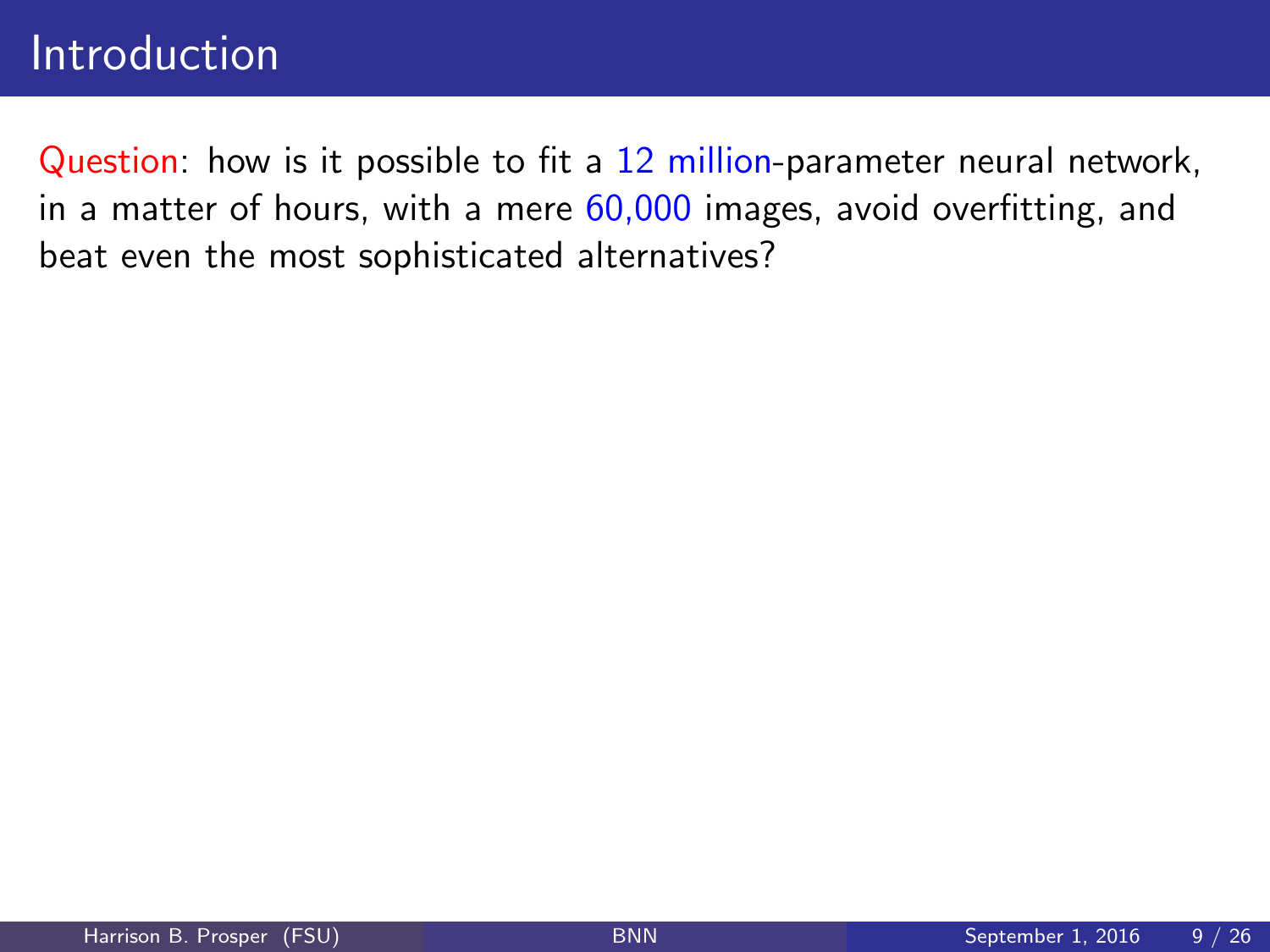Question: how is it possible to fit a 12 million-parameter neural network, in a matter of hours, with a mere 60,000 images, avoid overfitting, and beat even the most sophisticated alternatives?

Answer: brute force, which works spectacularly well. The key?

- (i) Deploy lots of computing power, e.g., GPUs, and
- (ii) generate a limitless sequence of training data, here images randomly, and slightly, *deformed* before every training epoch.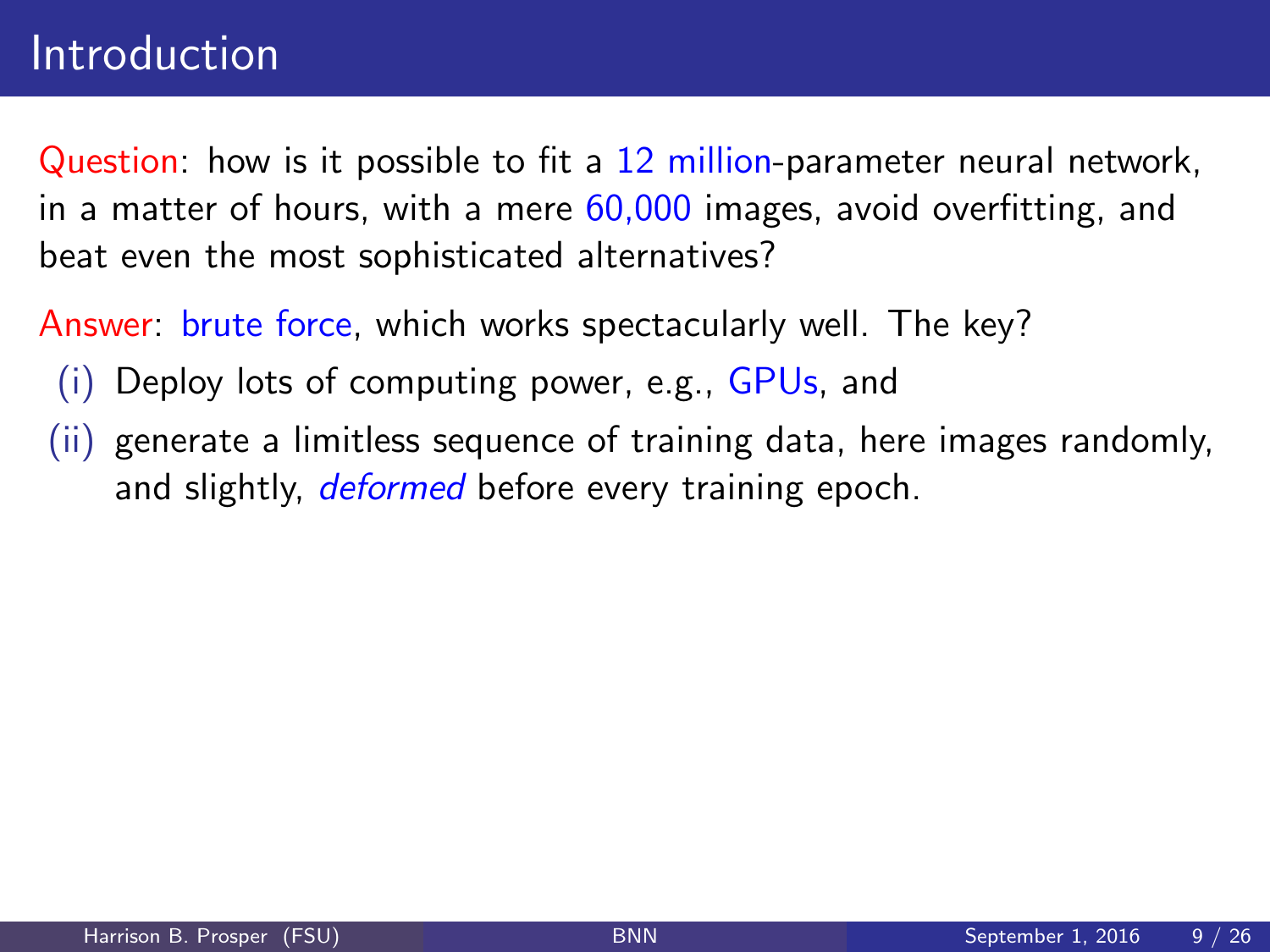Question: how is it possible to fit a 12 million-parameter neural network, in a matter of hours, with a mere 60,000 images, avoid overfitting, and beat even the most sophisticated alternatives?

Answer: brute force, which works spectacularly well. The key?

- (i) Deploy lots of computing power, e.g., GPUs, and
- (ii) generate a limitless sequence of training data, here images randomly, and slightly. deformed before every training epoch.

Item (ii) was a veritable stroke of genius because it meant that the entire set of 60,000 undeformed images could be used as the validation set during training, since none were used as training data, and overfitting was avoided because the training algorithm was essentially being fed an unlimited quantity of data.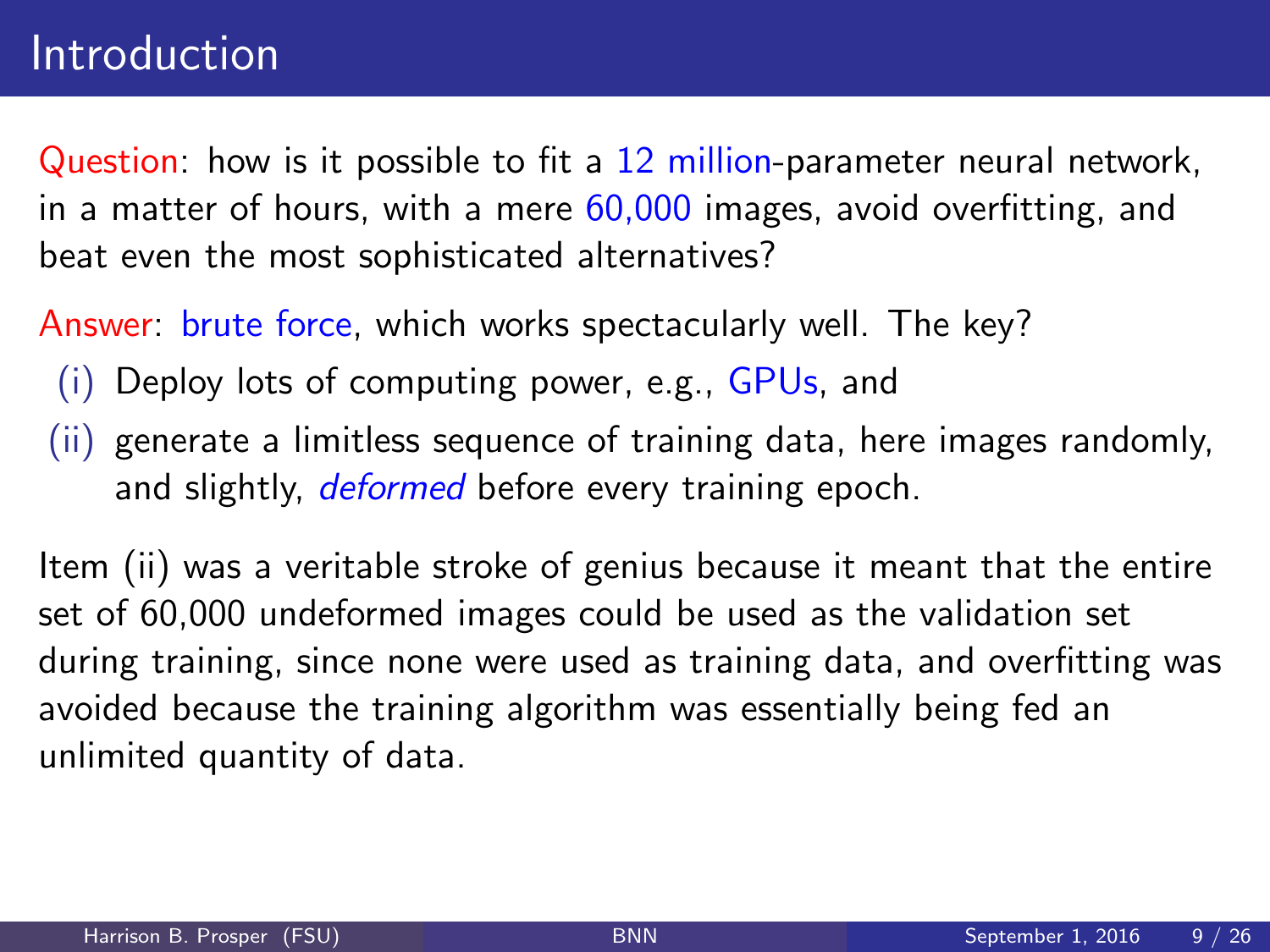Before the Ciresan paper, conventional wisdom held that some combination of clever architecture and algorithms, clever feature engineering (machine learning-speak for finding good variables), clever initialization, and clever regularization, etc., was necessary to achieve state of the art results with DNNs.

 $^6$ <https://arxiv.org/abs/1202.2745v1>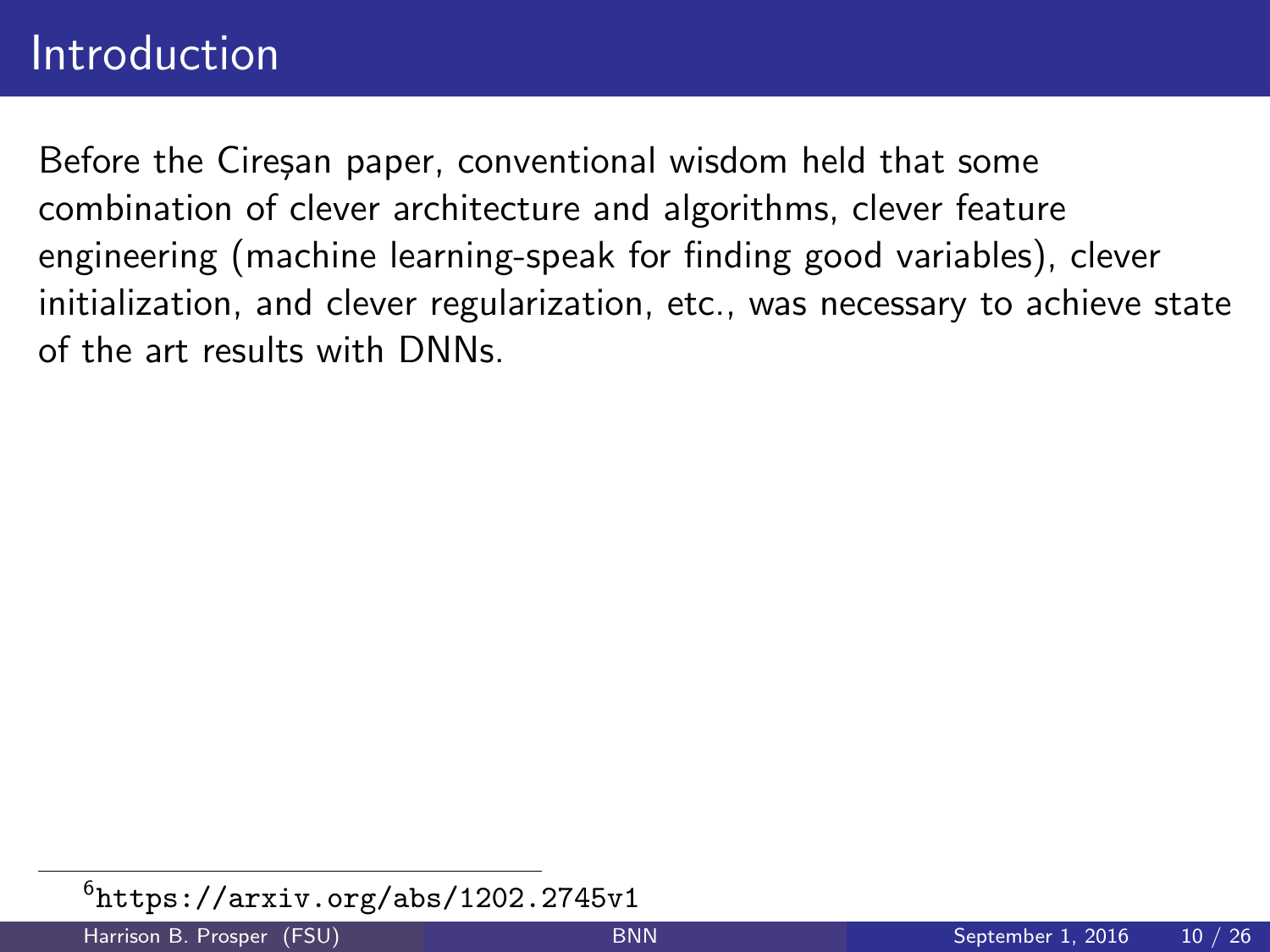Before the Ciresan paper, conventional wisdom held that some combination of clever architecture and algorithms, clever feature engineering (machine learning-speak for finding good variables), clever initialization, and clever regularization, etc., was necessary to achieve state of the art results with DNNs.

However, this paper and others, such as a 2012 paper on the recognition of German traffic signs<sup>6</sup> in which super-human pattern recognition was achieved, show that none of this is strictly necessary in order to achieve spectacular results on difficult problems.

 $^6$ <https://arxiv.org/abs/1202.2745v1>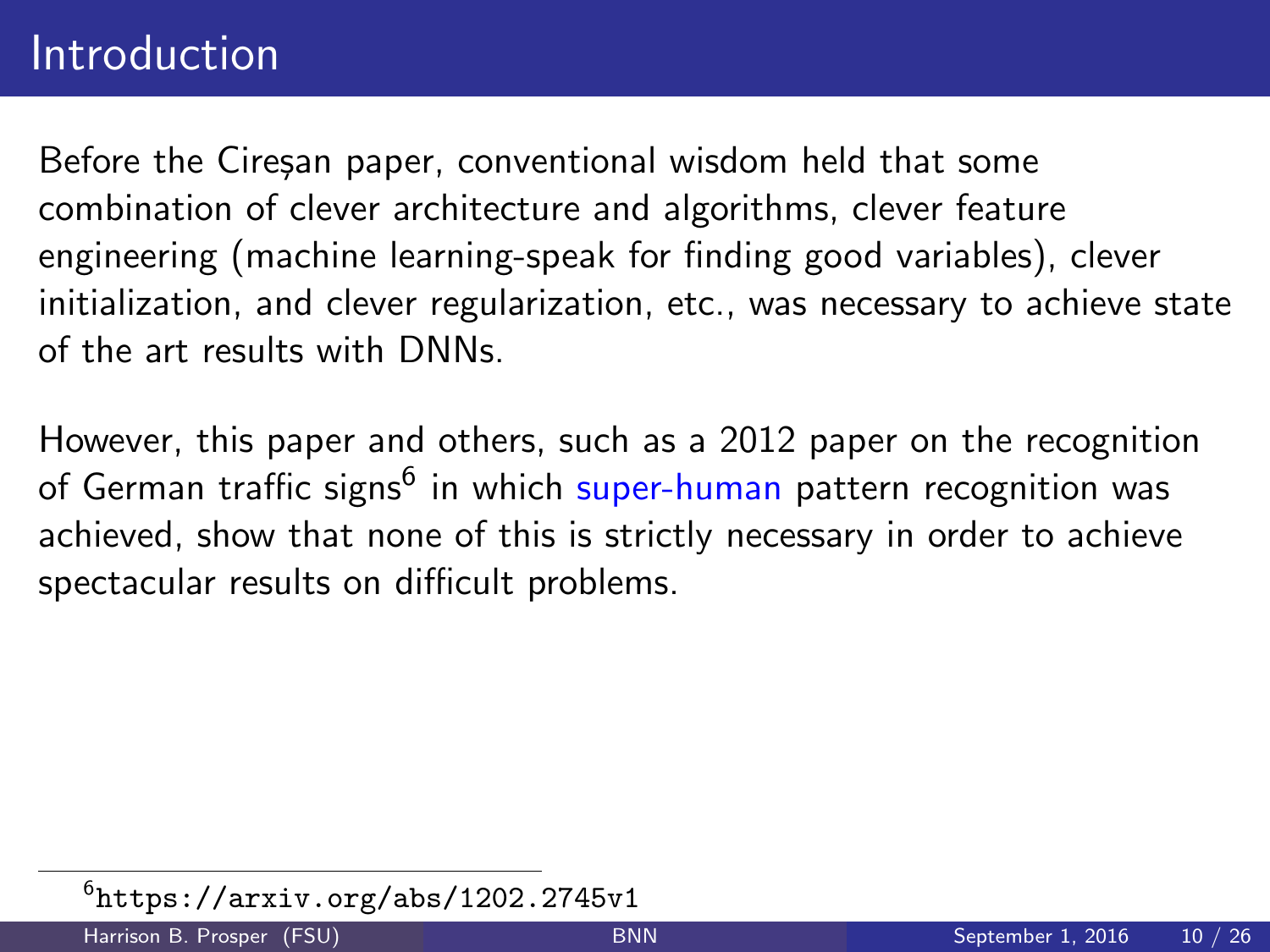Before the Ciresan paper, conventional wisdom held that some combination of clever architecture and algorithms, clever feature engineering (machine learning-speak for finding good variables), clever initialization, and clever regularization, etc., was necessary to achieve state of the art results with DNNs.

However, this paper and others, such as a 2012 paper on the recognition of German traffic signs<sup>6</sup> in which super-human pattern recognition was achieved, show that none of this is strictly necessary in order to achieve spectacular results on difficult problems.

You just need to embrace your inner brute!

 $^6$ <https://arxiv.org/abs/1202.2745v1>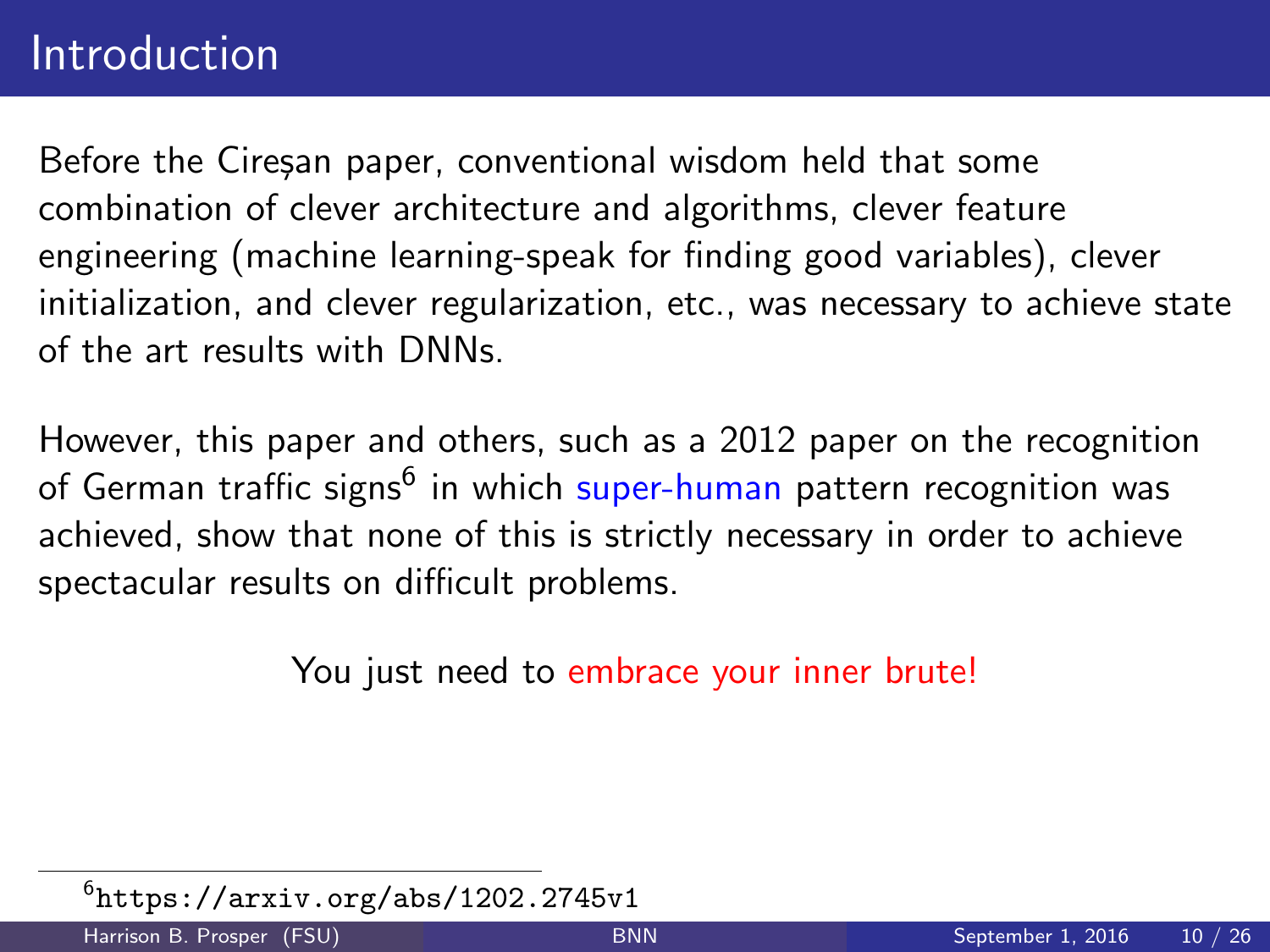#### 2 [The Automated Physicist](#page-18-0)

#### **[The Bayesian Connection](#page-34-0)**

- **[Bayesian Neural Networks](#page-37-0)**
- <span id="page-18-0"></span>**•** [Optimization](#page-42-0)

## **[Summary](#page-44-0)**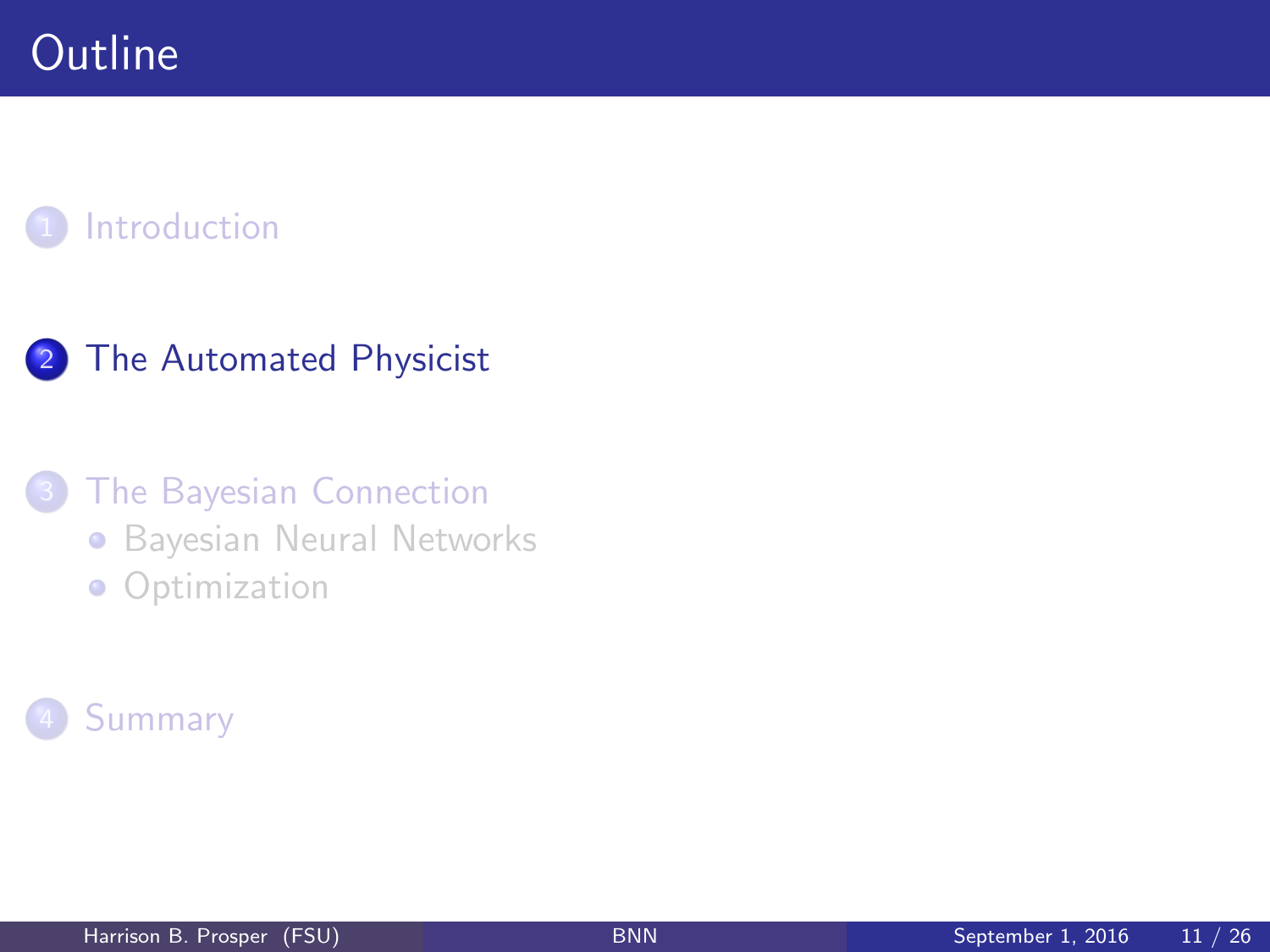The proximate goal of particle physics is to find evidence of new physics, that is, new patterns in data. The current approach entails deploying human intelligence to do the feature engineering, which has yielded variables such as  $M_{T2}$ ,  $\alpha_{T}$ , Razor variables, etc.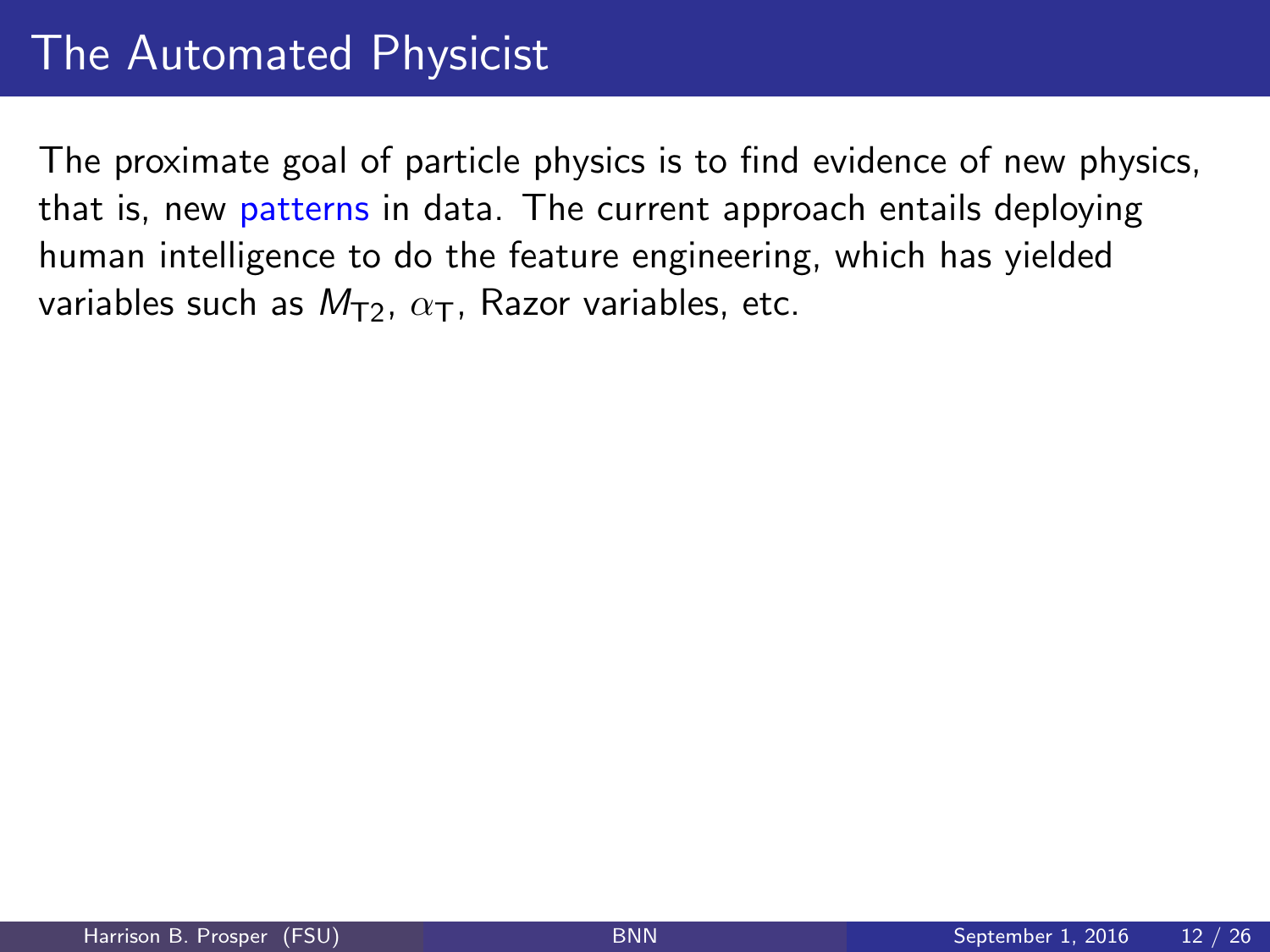The proximate goal of particle physics is to find evidence of new physics, that is, new patterns in data. The current approach entails deploying human intelligence to do the feature engineering, which has yielded variables such as  $M_{T2}$ ,  $\alpha_{T}$ , Razor variables, etc.

Surely, variables such as these will shed light on the nature of the new physics once found. And, until recently, practical considerations necessitated feature engineering by humans, inspired by the physics of the problem at hand.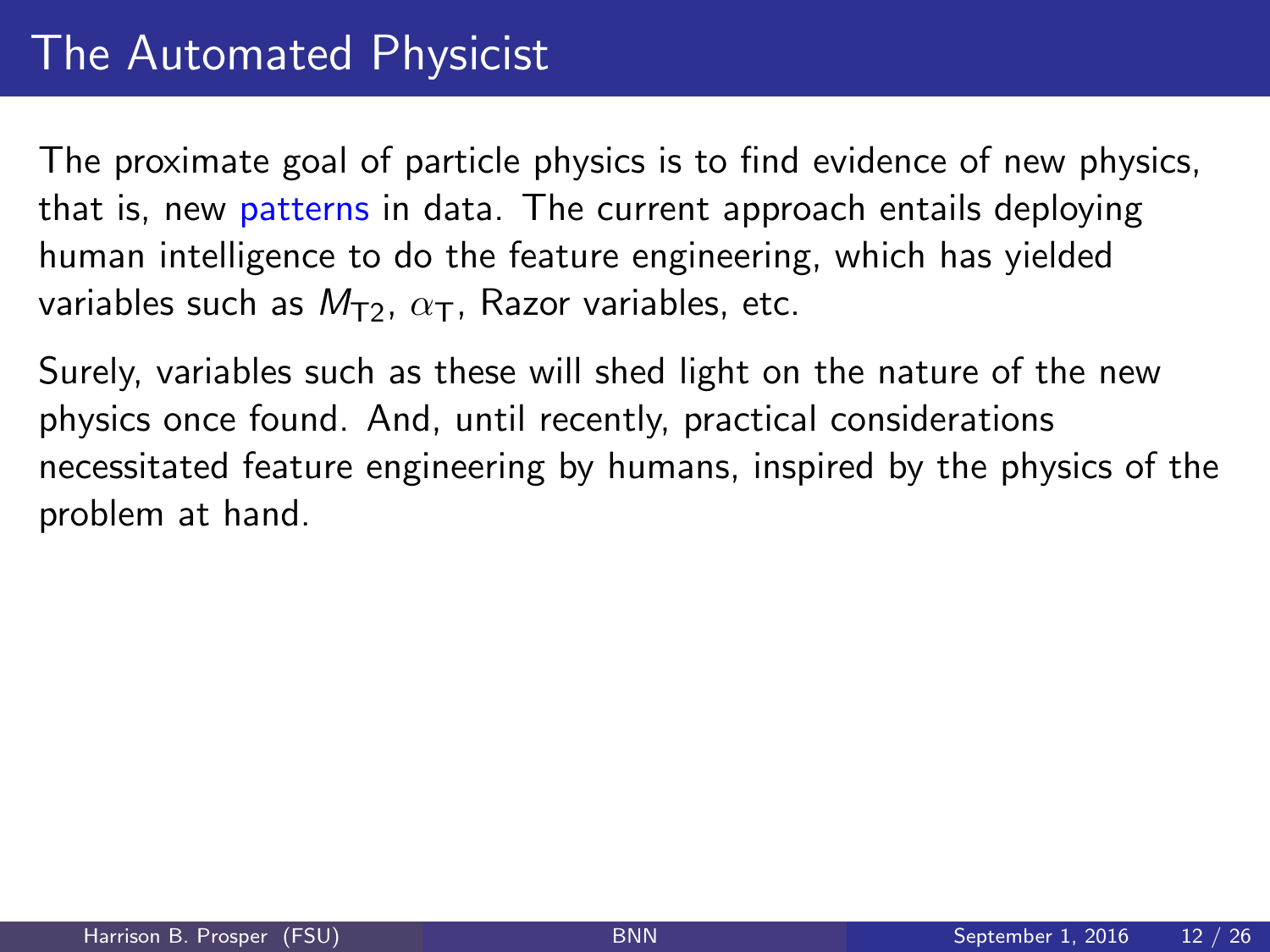The proximate goal of particle physics is to find evidence of new physics, that is, new patterns in data. The current approach entails deploying human intelligence to do the feature engineering, which has yielded variables such as  $M_{\text{T2}}$ ,  $\alpha_{\text{T}}$ , Razor variables, etc.

Surely, variables such as these will shed light on the nature of the new physics once found. And, until recently, practical considerations necessitated feature engineering by humans, inspired by the physics of the problem at hand.

But is this really still necessary to *discover* new patterns data?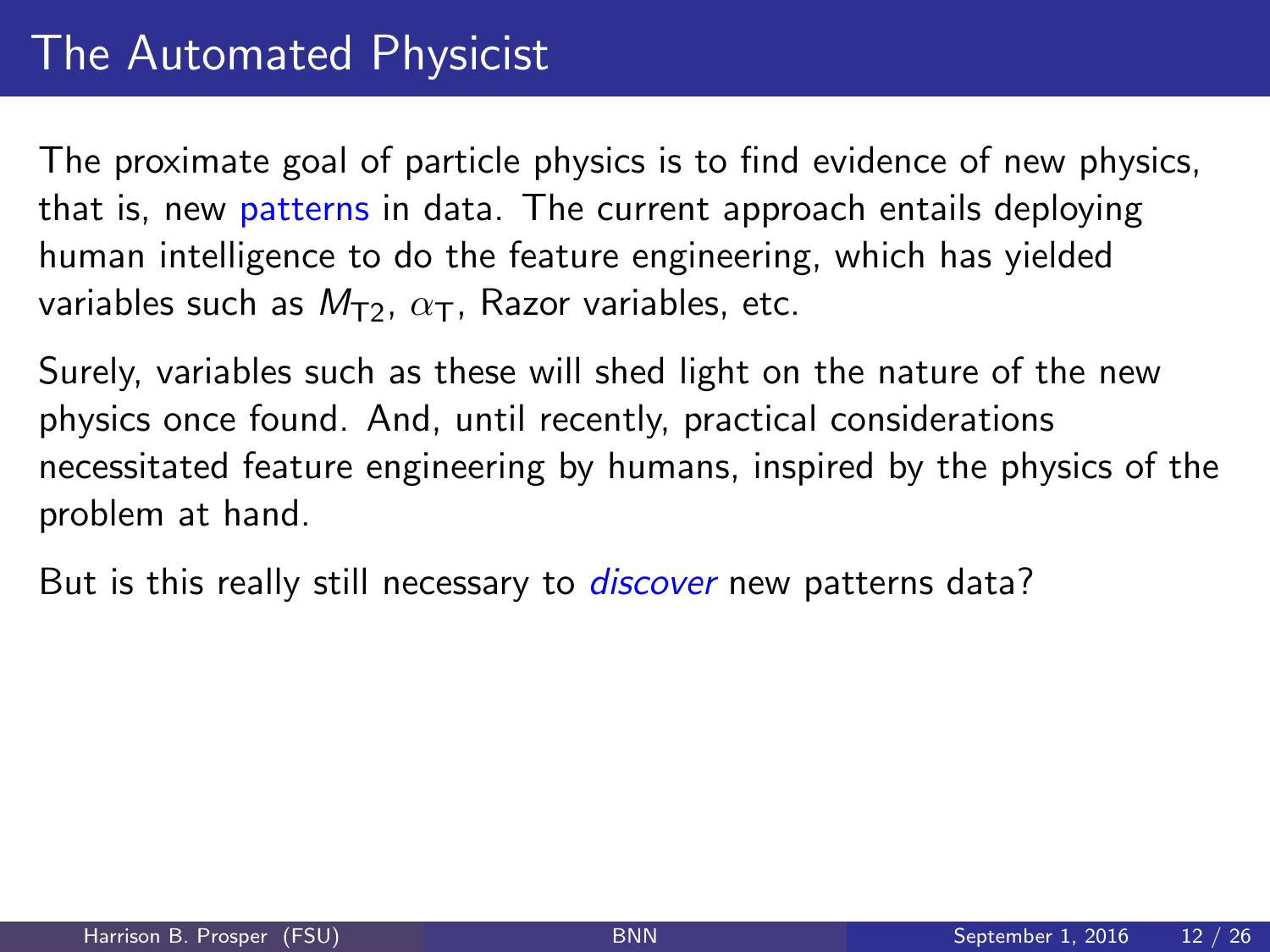The proximate goal of particle physics is to find evidence of new physics, that is, new patterns in data. The current approach entails deploying human intelligence to do the feature engineering, which has yielded variables such as  $M_{\text{T2}}$ ,  $\alpha_{\text{T}}$ , Razor variables, etc.

Surely, variables such as these will shed light on the nature of the new physics once found. And, until recently, practical considerations necessitated feature engineering by humans, inspired by the physics of the problem at hand.

But is this really still necessary to *discover* new patterns data?

A variable like  $M_{T2}$  cannot add information beyond that already present in the observables on which it is based. This truism underlies the so-called matrix element method, an ab initio approximation to the full probability density over the space of 4-vectors and particle identity.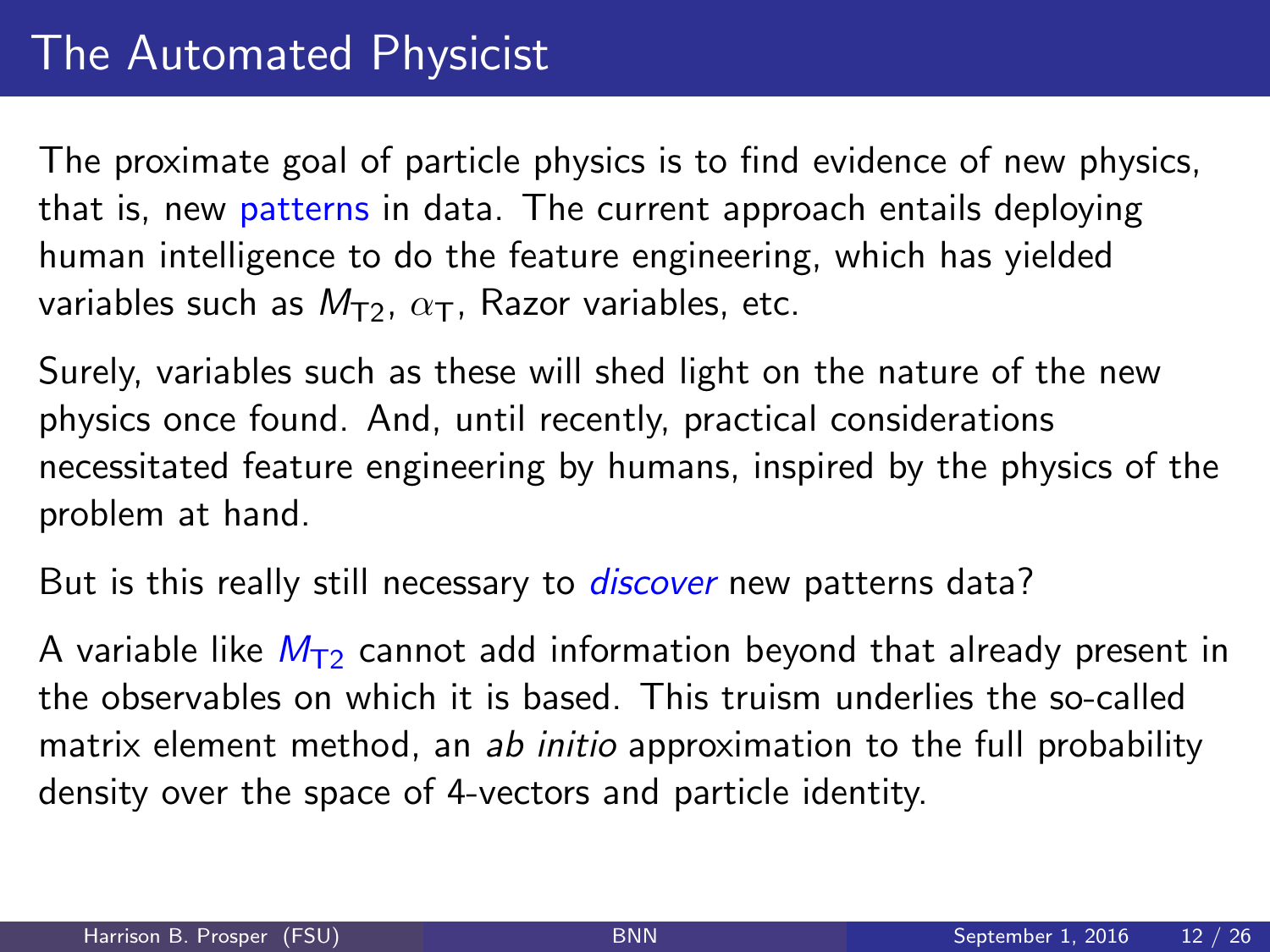The recent successes in solving extremely difficult problems, such as

- **o** face recognition in photographs (e.g., Facebook),
- natural language understanding (e.g., Google, Microsoft, Apple),
- **o** self-learning of the game Go (Google), etc.,

offer potentially important lessons for the future of analysis in particle physics.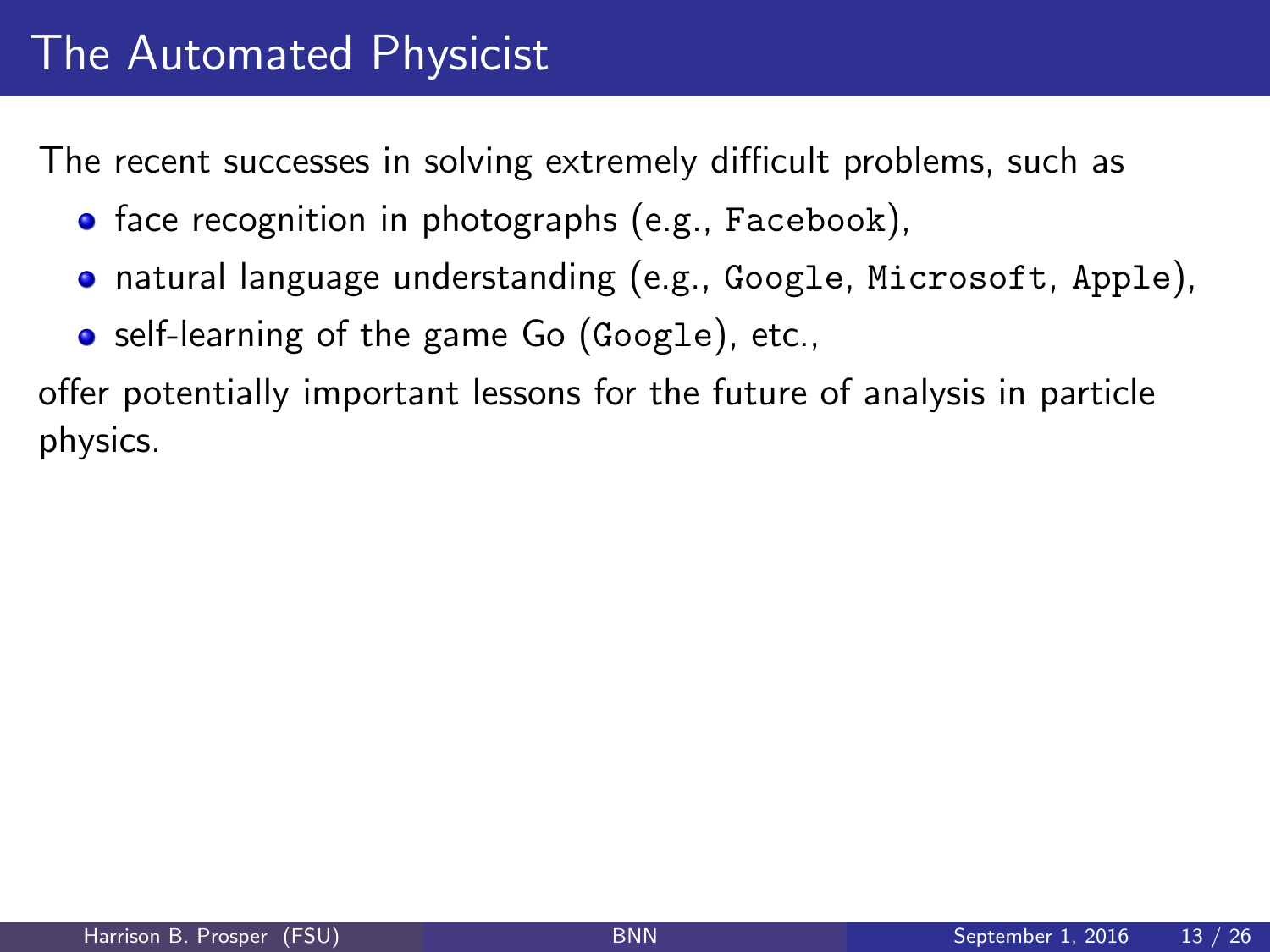The recent successes in solving extremely difficult problems, such as

- **o** face recognition in photographs (e.g., Facebook),
- natural language understanding (e.g., Google, Microsoft, Apple),
- **o** self-learning of the game Go (Google), etc.,

offer potentially important lessons for the future of analysis in particle physics.

One such lesson is this. In an era in which models with tens of millions of parameters can be trained in a matter of hours, and in which the goal is to discover scientifically significant discrepancies between observations and the predictions of the Standard Model, perhaps

there is less need to devote as much time as we do inventing clever variables.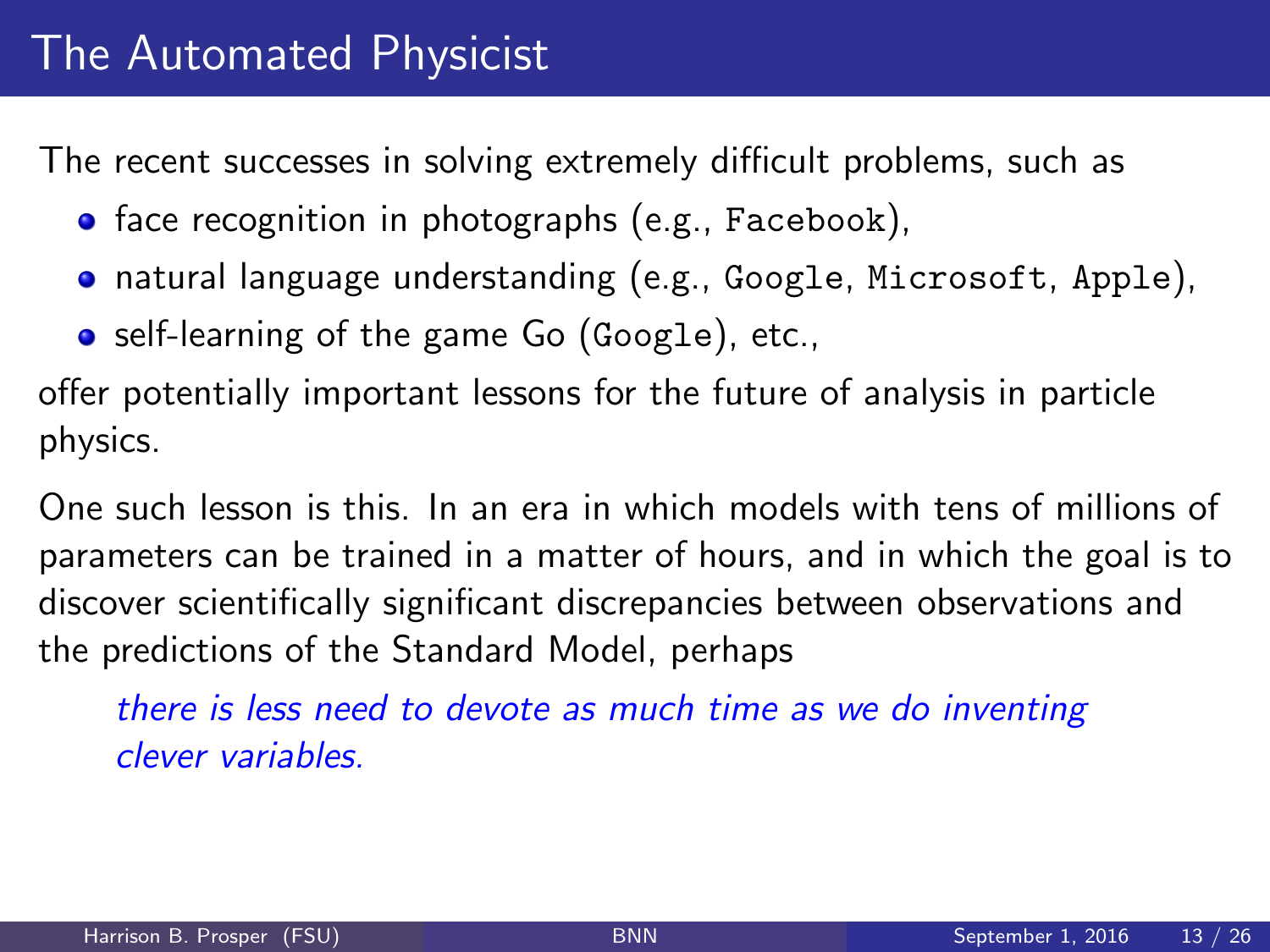Indeed, a few particle physicists, e.g., Daniel Whiteson (UC Irvine), have begun to explore the potential of deep learning in particle physics.

In a recent paper<sup>7</sup> , deep neural networks, trained with low-level observables, were used to effect a  $25\%$  reduction in the amount of data needed to achieve the same result as an optimized shallow neural network (NN) trained with the same inputs and with the same number of free parameters ( $\sim$  56, 000).

While better results were obtained when high-level observables were added to the low-level ones, the authors noted that one expects better results would ensue by using deeper networks and more training data.

 $^7$ P. Baldi, P. Sadowski, D. Whiteson, *Enhanced Higgs Boson to*  $\tau^+\tau^-$  *Search with* Deep Learning, PRL 114, 111801 (2015)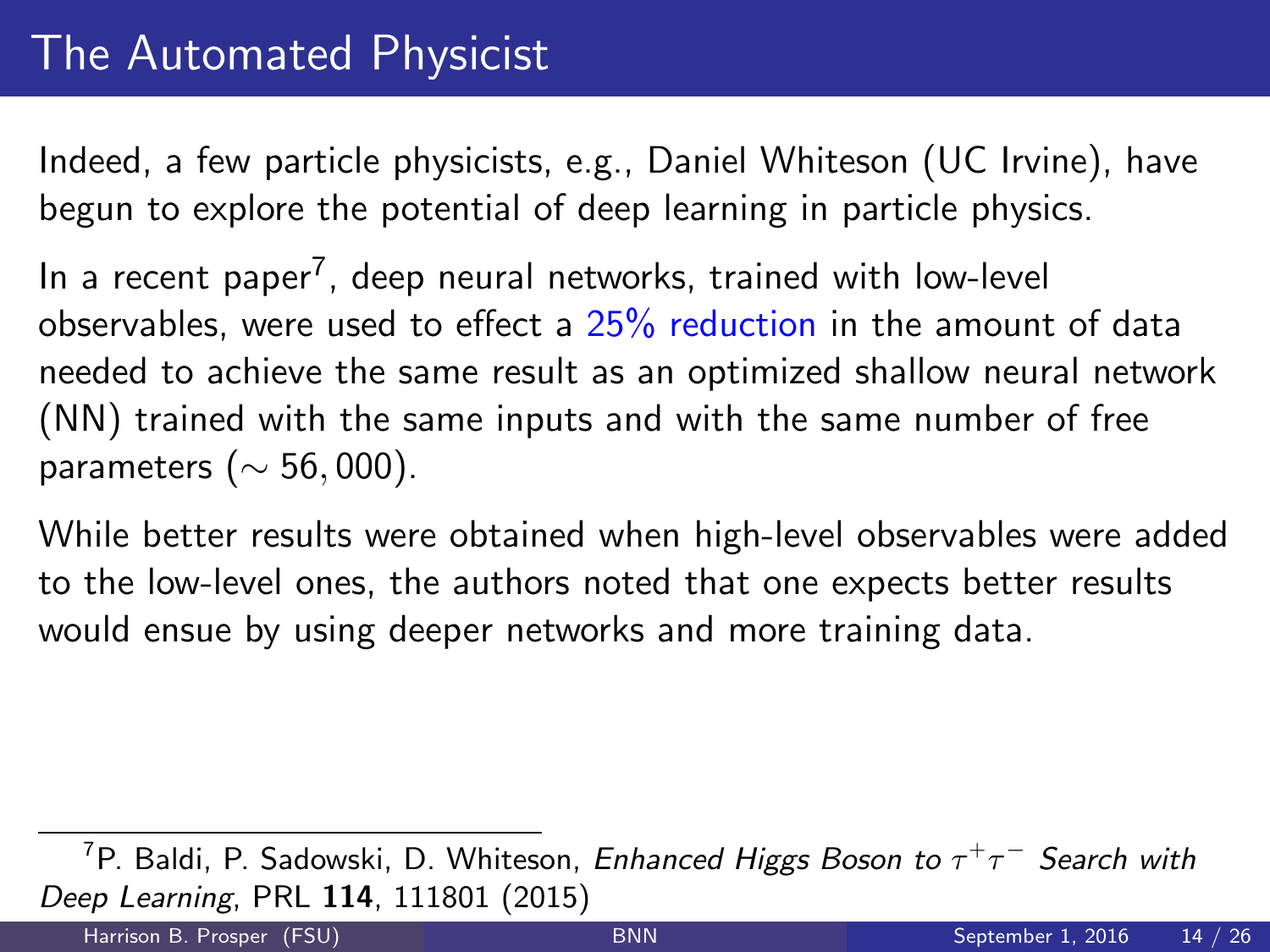Indeed, a few particle physicists, e.g., Daniel Whiteson (UC Irvine), have begun to explore the potential of deep learning in particle physics.

In a recent paper<sup>7</sup> , deep neural networks, trained with low-level observables, were used to effect a  $25\%$  reduction in the amount of data needed to achieve the same result as an optimized shallow neural network (NN) trained with the same inputs and with the same number of free parameters ( $\sim$  56, 000).

While better results were obtained when high-level observables were added to the low-level ones, the authors noted that one expects better results would ensue by using deeper networks and more training data.

Again, you just need to embrace your inner brute!

 $^7$ P. Baldi, P. Sadowski, D. Whiteson, *Enhanced Higgs Boson to*  $\tau^+\tau^-$  *Search with* Deep Learning, PRL 114, 111801 (2015)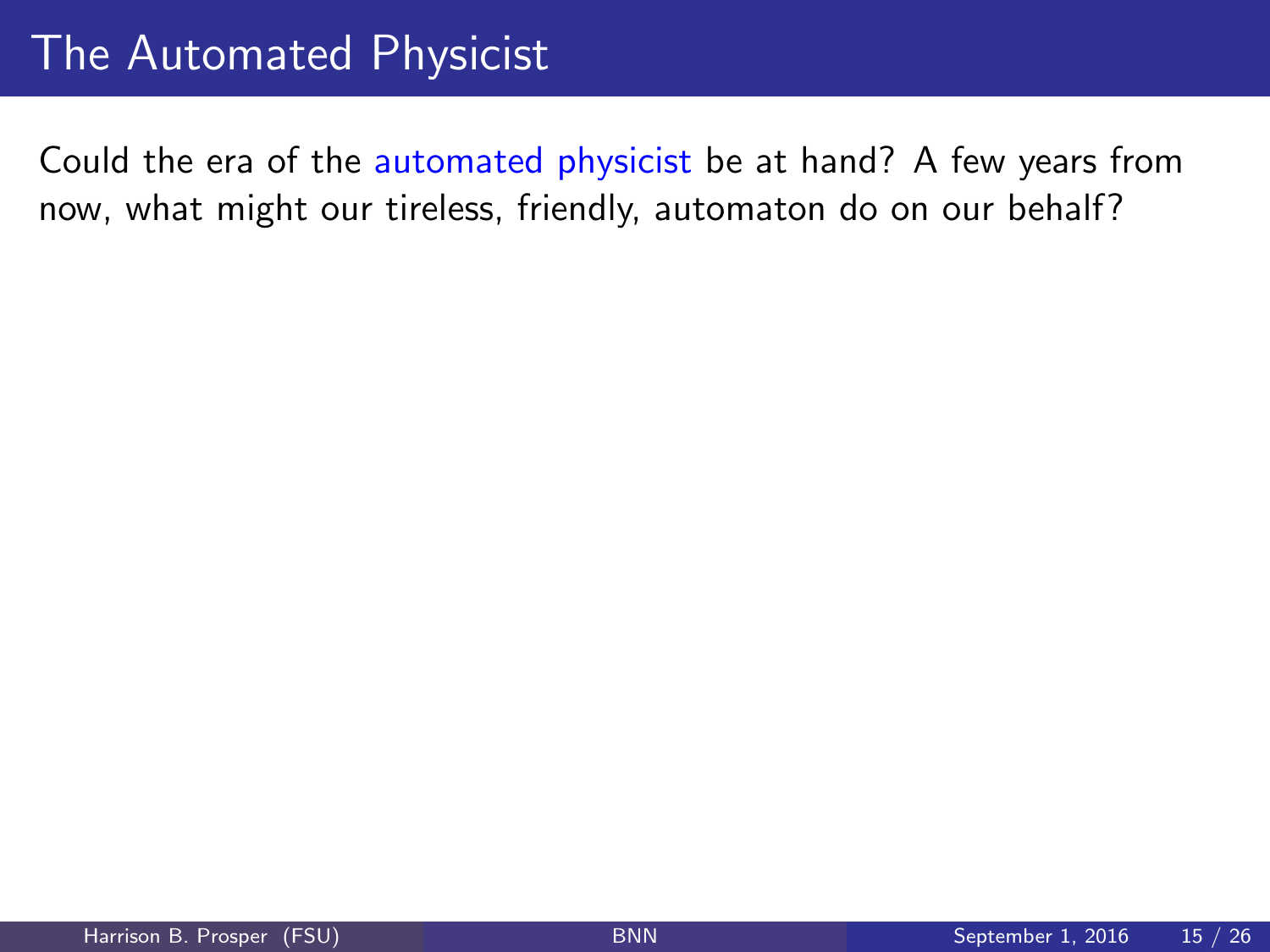Could the era of the automated physicist be at hand? A few years from now, what might our tireless, friendly, automaton do on our behalf?

Automatically determine the set of characteristics that distinguish particles from the primary vertex from those from other vertices and automatically classify particles based on this information.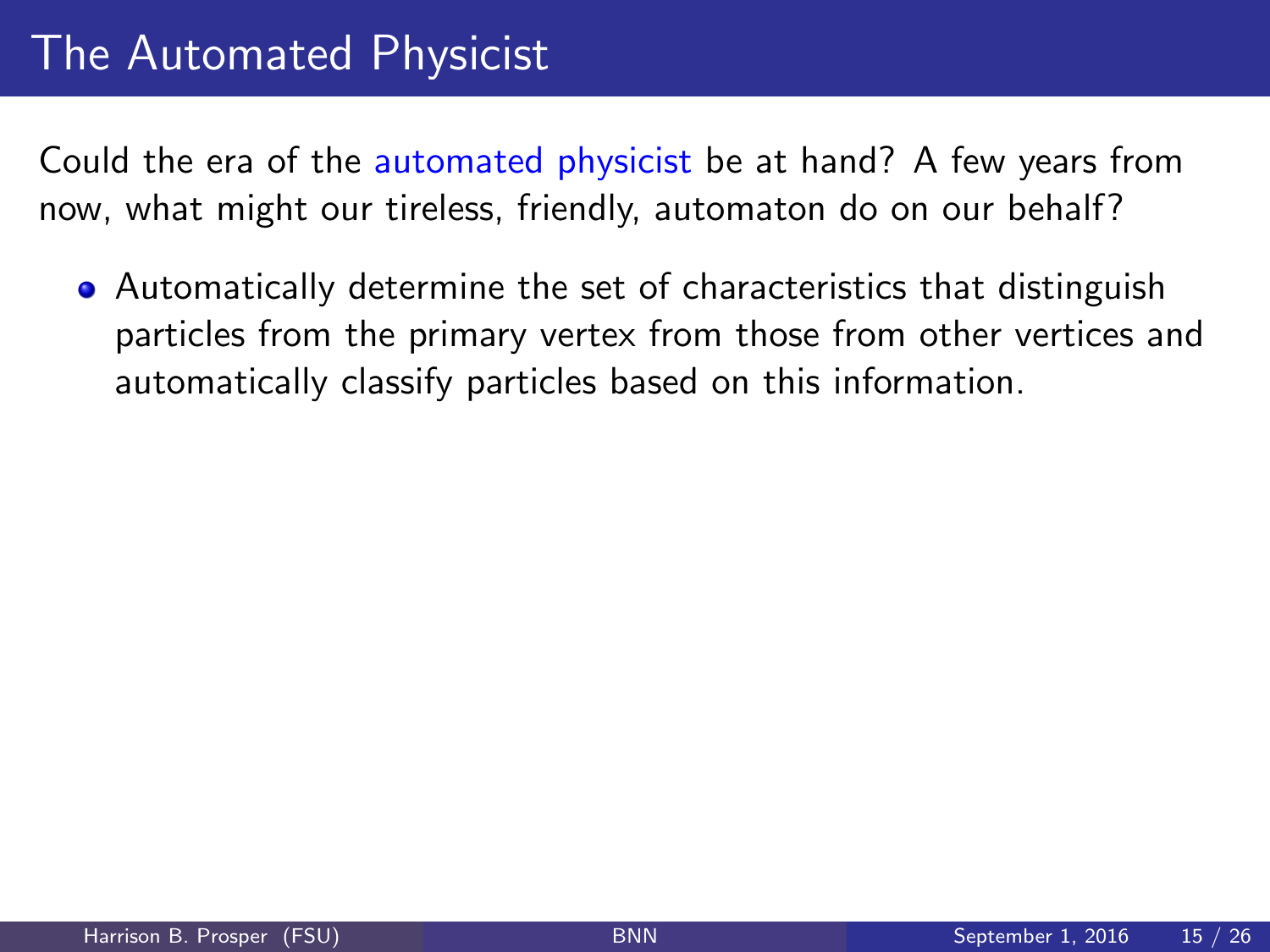- Automatically determine the set of characteristics that distinguish particles from the primary vertex from those from other vertices and automatically classify particles based on this information.
- Automatically reduce particle event data, e.g.,  $(p_T, \eta, \phi)$  and particle identity, into a smaller fixed set of numbers, say  $N \sim 500$  – which may be thought of as "pixelized images" – that can be the basis of further analysis.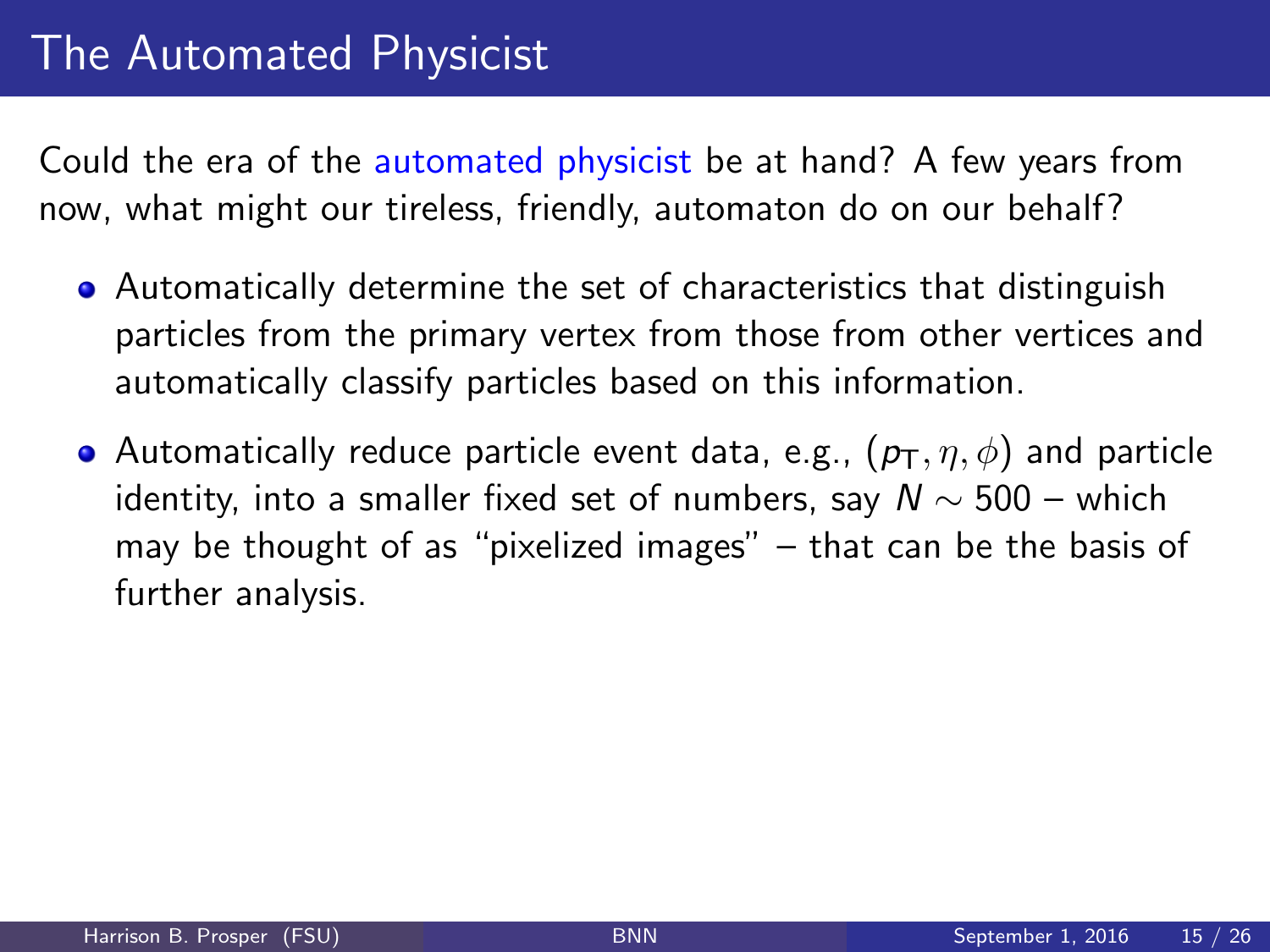- Automatically determine the set of characteristics that distinguish particles from the primary vertex from those from other vertices and automatically classify particles based on this information.
- Automatically reduce particle event data, e.g.,  $(p_T, \eta, \phi)$  and particle identity, into a smaller fixed set of numbers, say  $N \sim 500$  – which may be thought of as "pixelized images" – that can be the basis of further analysis.
- Automatically classify these "images" into two sets: those that look like simulated events and those that don't.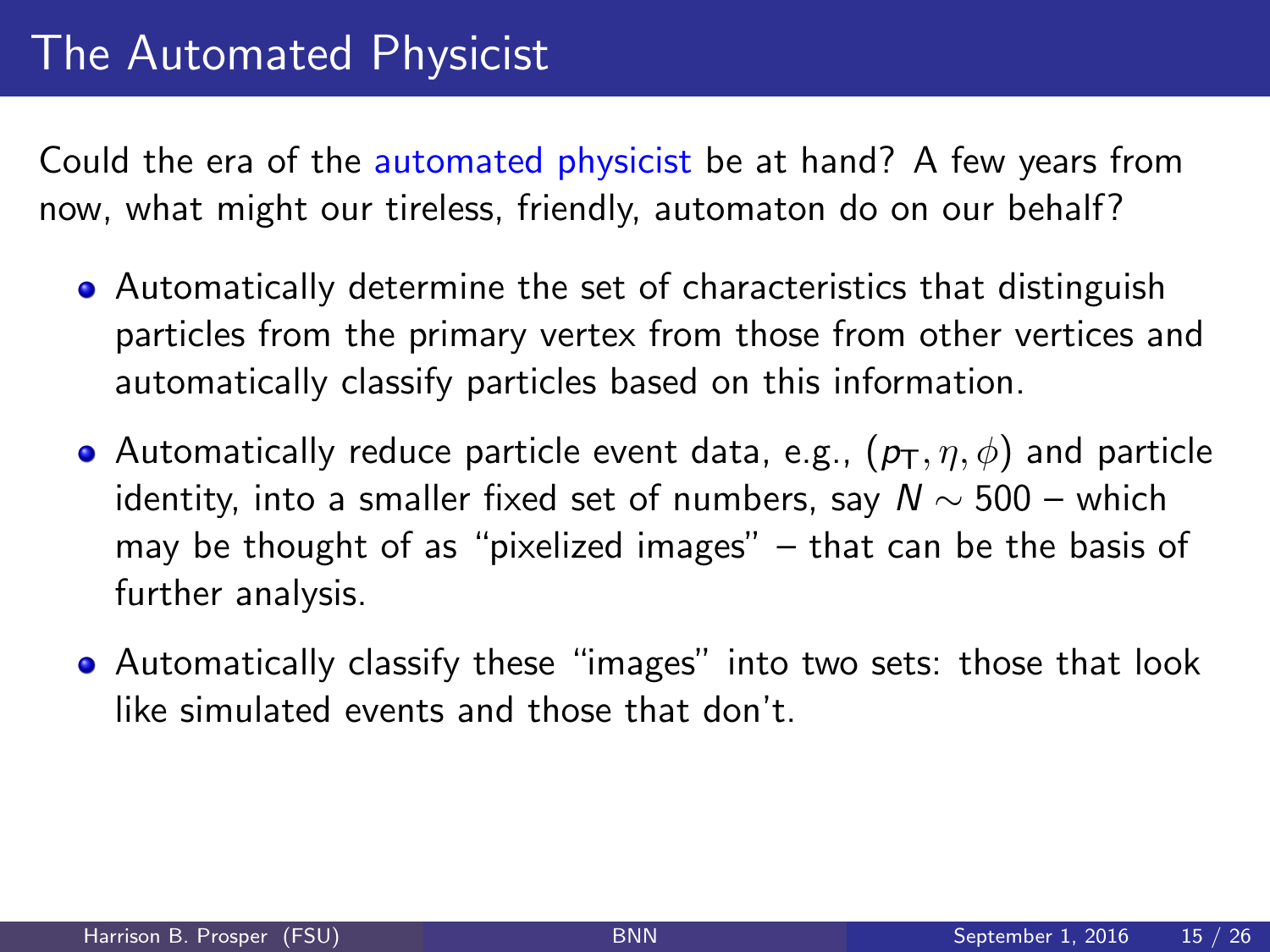- Automatically determine the set of characteristics that distinguish particles from the primary vertex from those from other vertices and automatically classify particles based on this information.
- Automatically reduce particle event data, e.g.,  $(p_T, \eta, \phi)$  and particle identity, into a smaller fixed set of numbers, say  $N \sim 500$  – which may be thought of as "pixelized images" – that can be the basis of further analysis.
- Automatically classify these "images" into two sets: those that look like simulated events and those that don't.
- Automatically construct a hyper-fast simulator by auto encoding the mapping from parton level events to reconstruction level events using all available fully simulated events.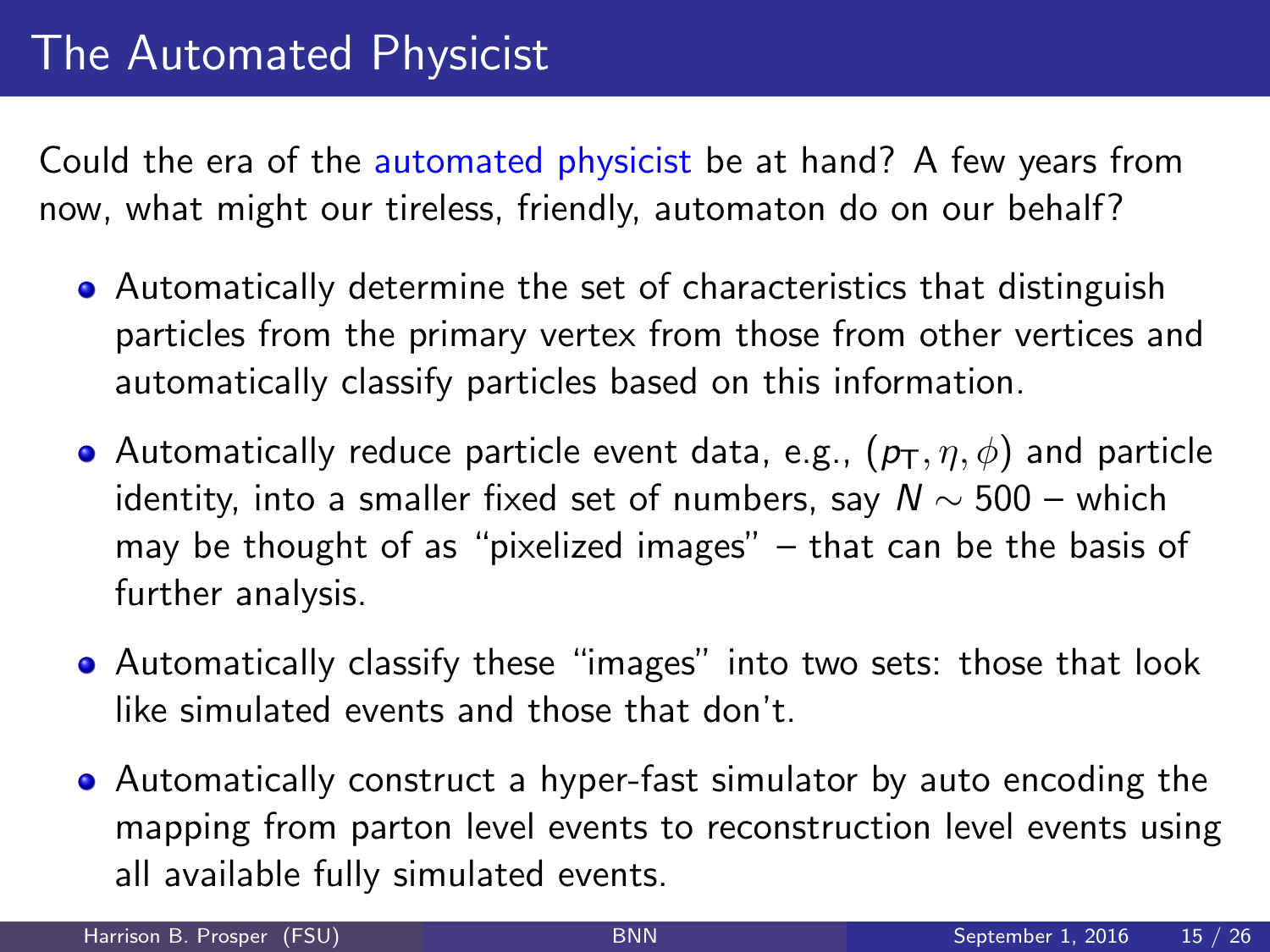But, if all the fun stuff is automated, won't that precipitate existential angst in the clever variable industry?

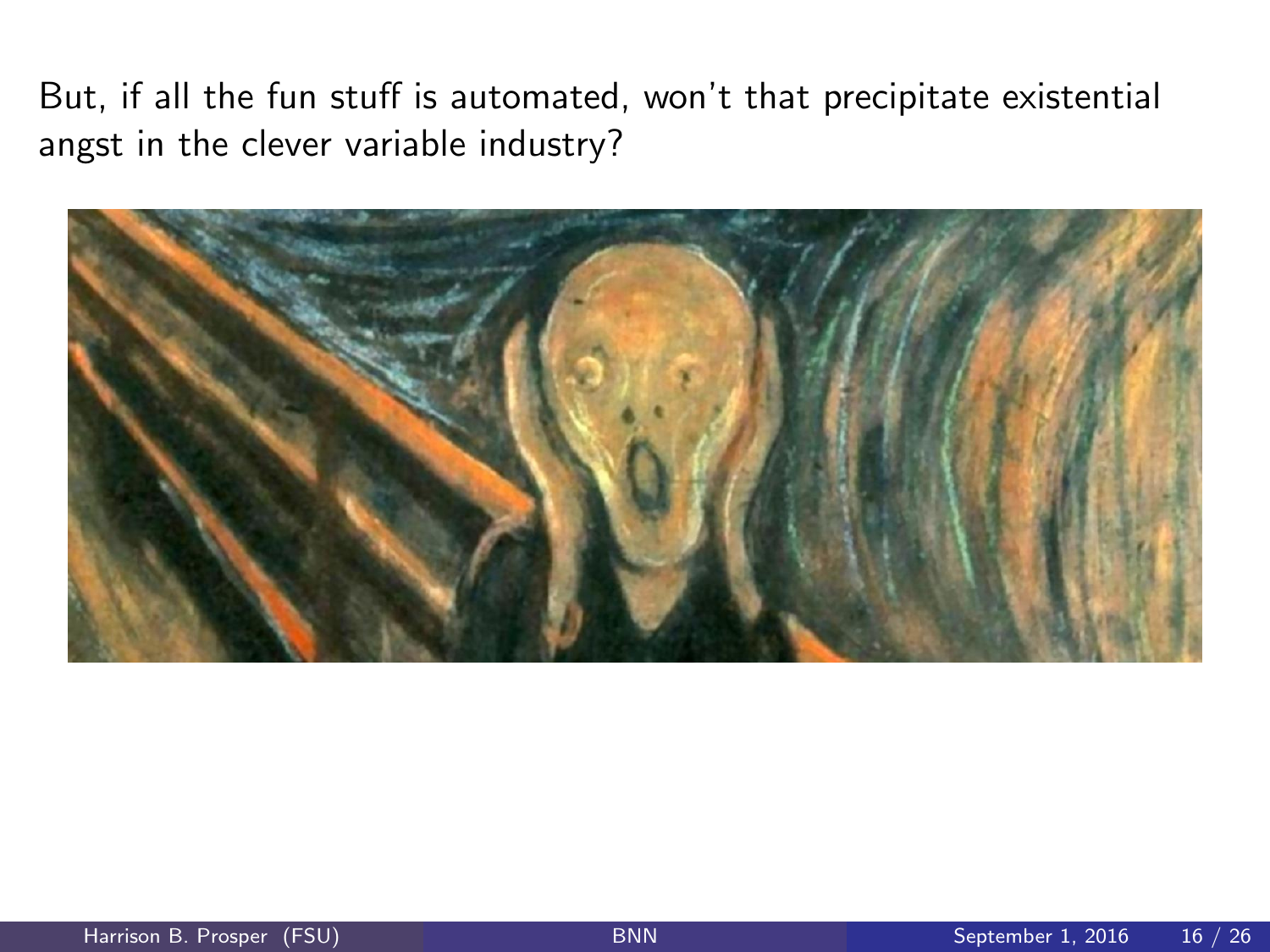# Maybe!

But, after a spot of therapy, our colleagues would realize that there are still lots of hard problems to solve, such as understanding the nature of the physics that (we hope!) we shall have discovered.

"I think you should be more explicit here in step two."



step two."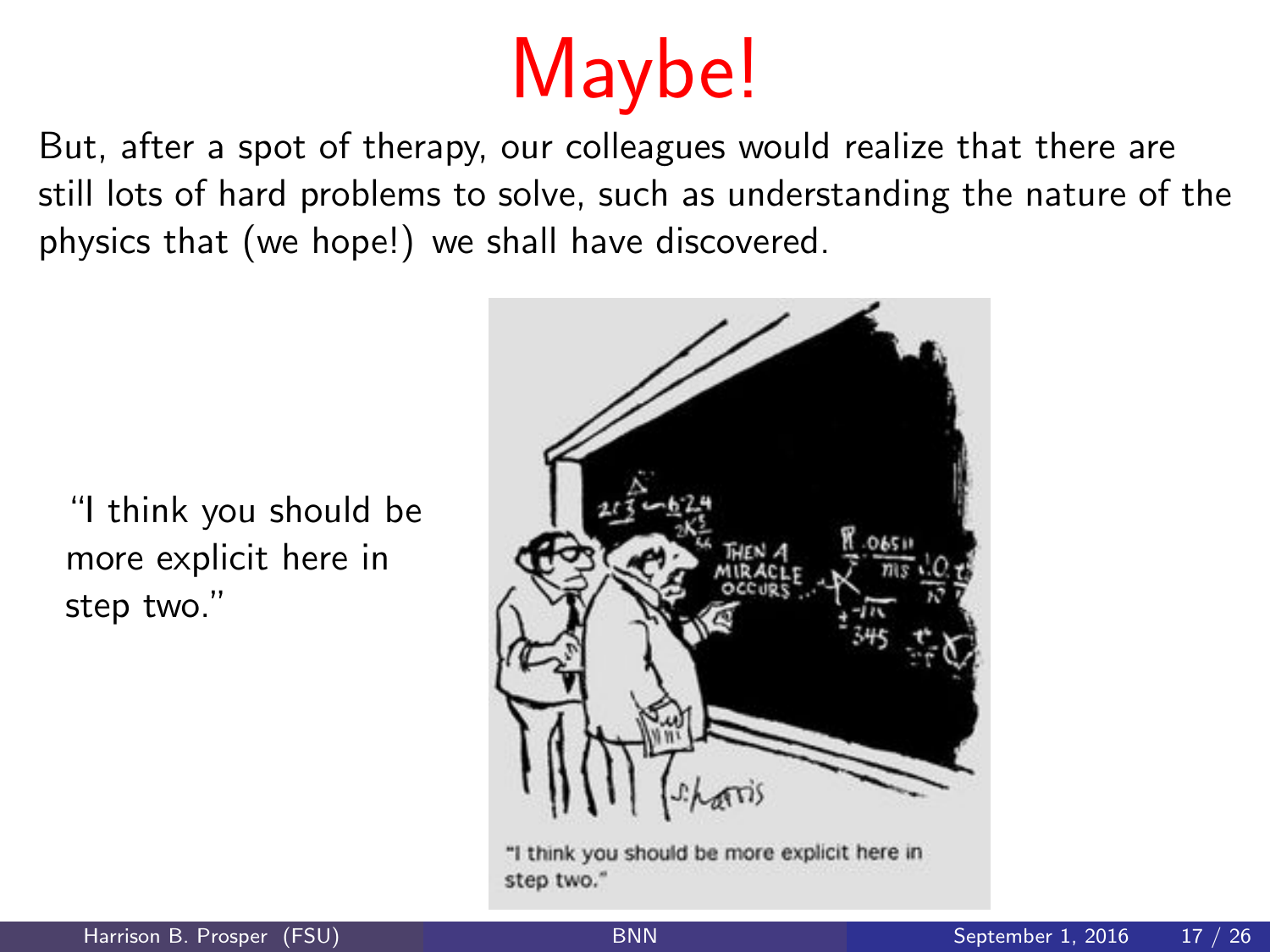#### **[The Automated Physicist](#page-18-0)**

#### 3 [The Bayesian Connection](#page-34-0)

- **[Bayesian Neural Networks](#page-37-0)**
- <span id="page-34-0"></span>**•** [Optimization](#page-42-0)

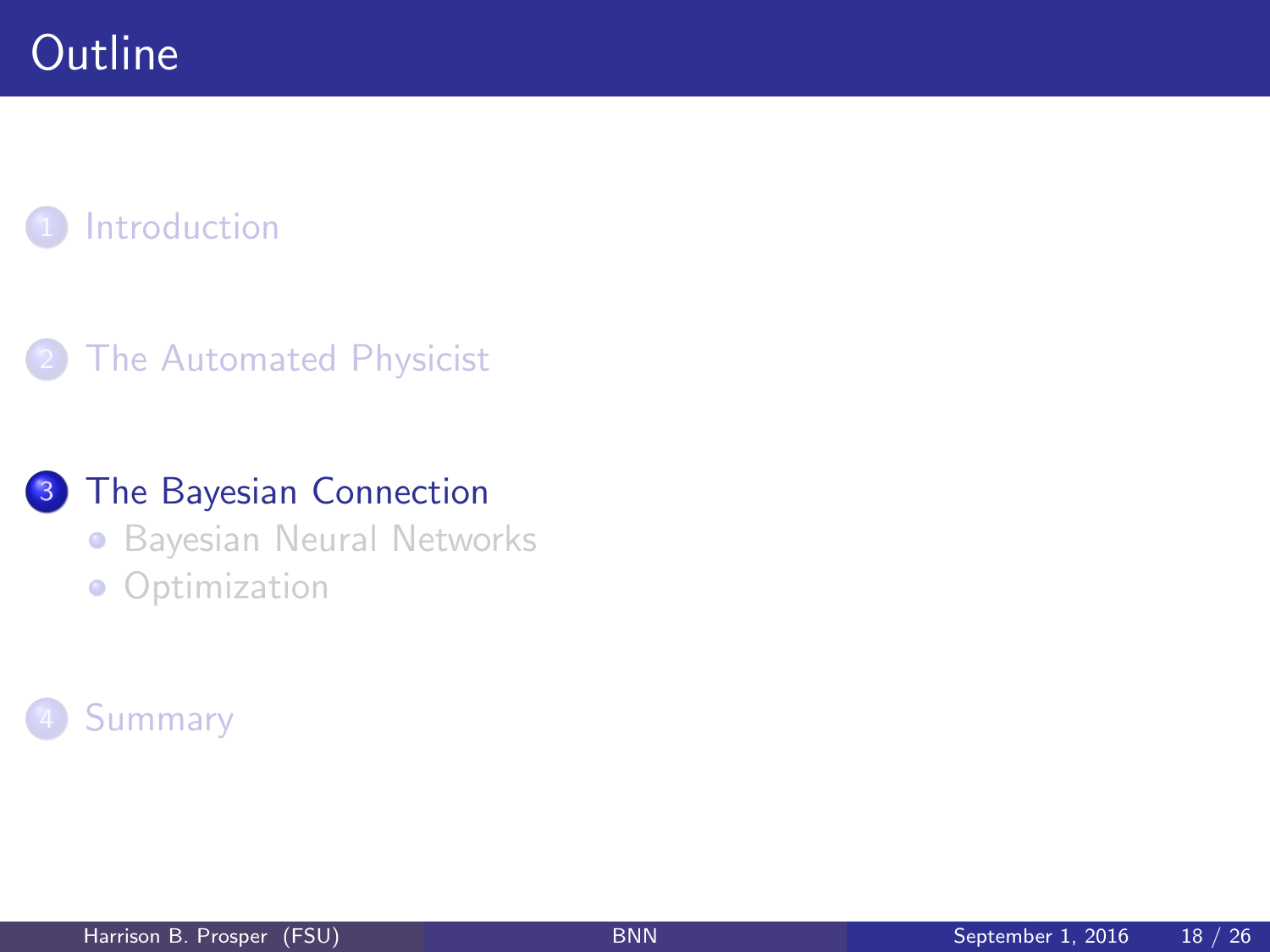Deep neural networks are now the method of choice to solve really, really, hard problems<sup>8</sup>. But, alas, they seem even more inscrutable than, for example, boosted decision trees, or even shallow neural networks.

Moreover, like most machine learning methods, a DNN provides, in effect, a point estimate with no uncertainty!

 $8D$ . Silver et al., Mastering the game of Go with deep neural networks and tree search, Nature 529, 484489 (28 January 2016)

 $9Y$ . Gal and Z. Ghahramani, Dropout as a Bayesian Approximation: Representing Model Uncertainty in Deep Learning, arXiv:1506.02142v5, 25 May 2016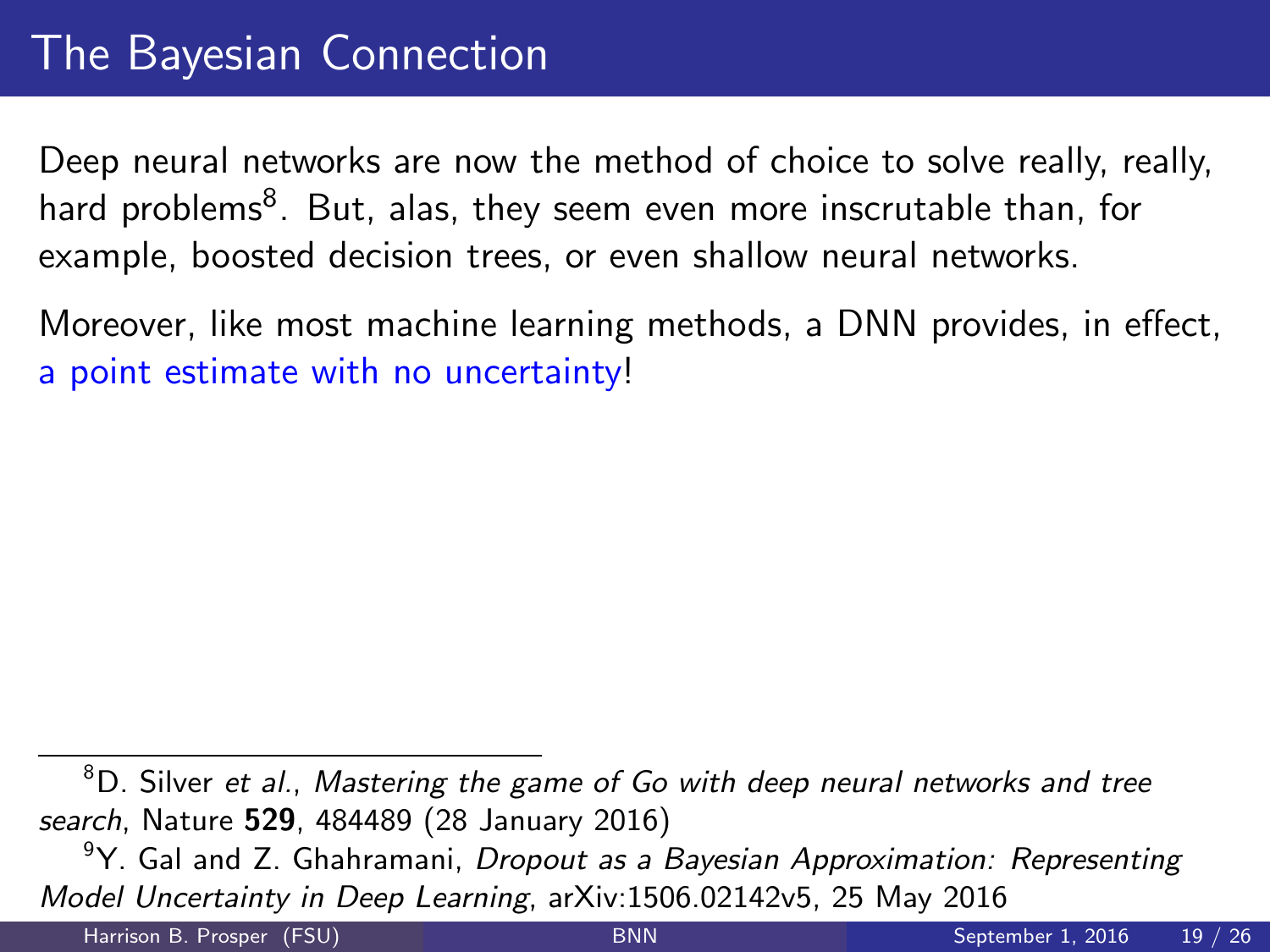Deep neural networks are now the method of choice to solve really, really, hard problems<sup>8</sup>. But, alas, they seem even more inscrutable than, for example, boosted decision trees, or even shallow neural networks.

Moreover, like most machine learning methods, a DNN provides, in effect, a point estimate with no uncertainty!

Recently, however, Gal and Ghahramani (U. of Cambridge)<sup>9</sup> demonstrated that a DNN, in which nodes are randomly dropped during training (a procedure referred to as dropout), approximates variational inference in Bayesian neural networks.

 $8D$ . Silver et al., Mastering the game of Go with deep neural networks and tree search, Nature 529, 484489 (28 January 2016)

 $9Y$ . Gal and Z. Ghahramani, Dropout as a Bayesian Approximation: Representing Model Uncertainty in Deep Learning, arXiv:1506.02142v5, 25 May 2016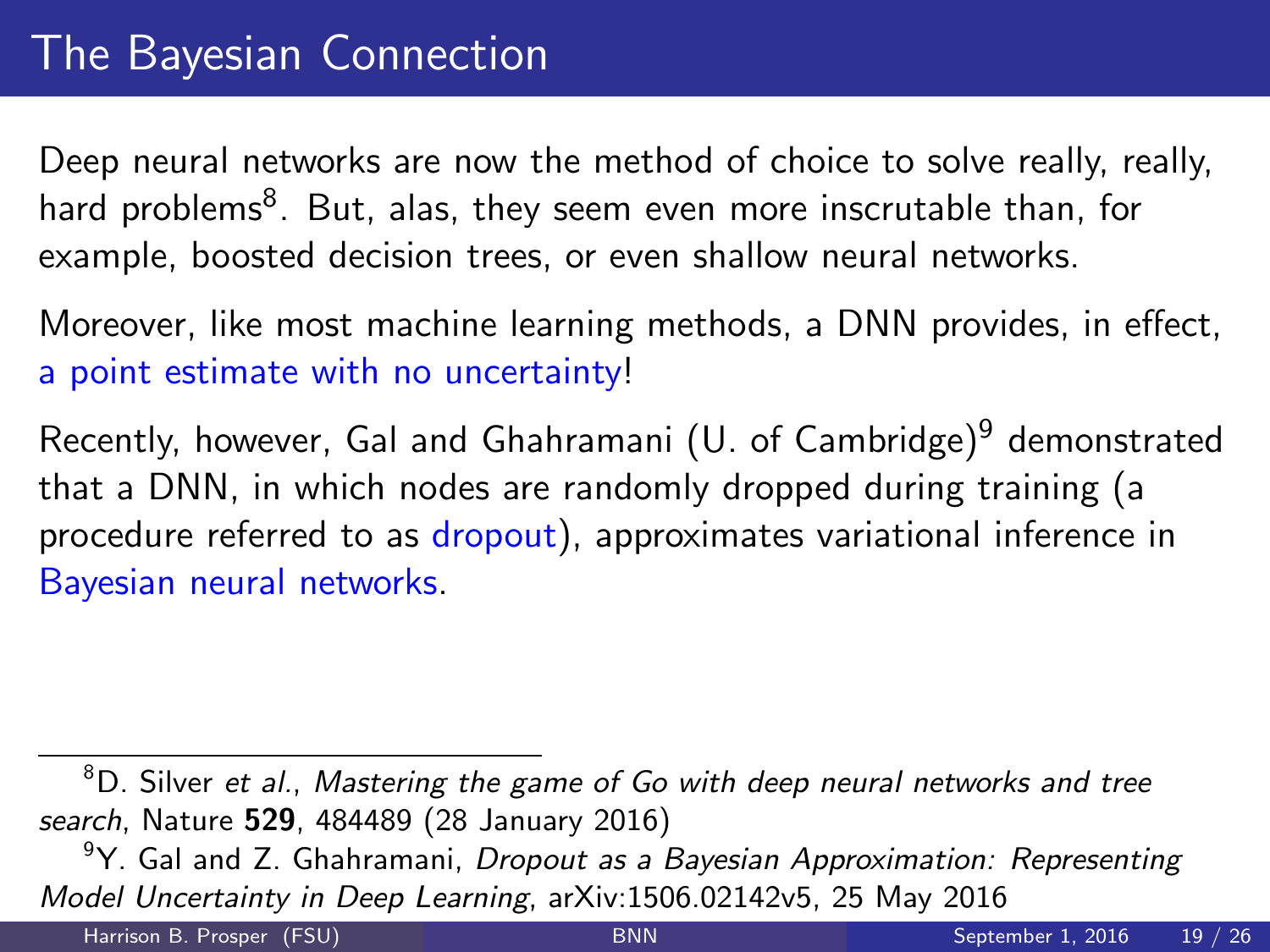<span id="page-37-0"></span>Many machine learning methods, including DNN, amount to finding an optimal function  $f({\mathsf x},\omega^*)$  from a parameterized function class  ${\mathbb F}_\omega$ , by minimizing a cost function  $C(T, \omega, \alpha)$  using some variation of stochastic gradient descent. Here,  $T = (t, x)$  denotes the training data,  $\omega$  the parameters to be found by the minimizer to yield a best-fit value  $\omega^*$ , and  $\alpha$  denotes the training parameters. The quantities t are the known targets for inputs  $x$ .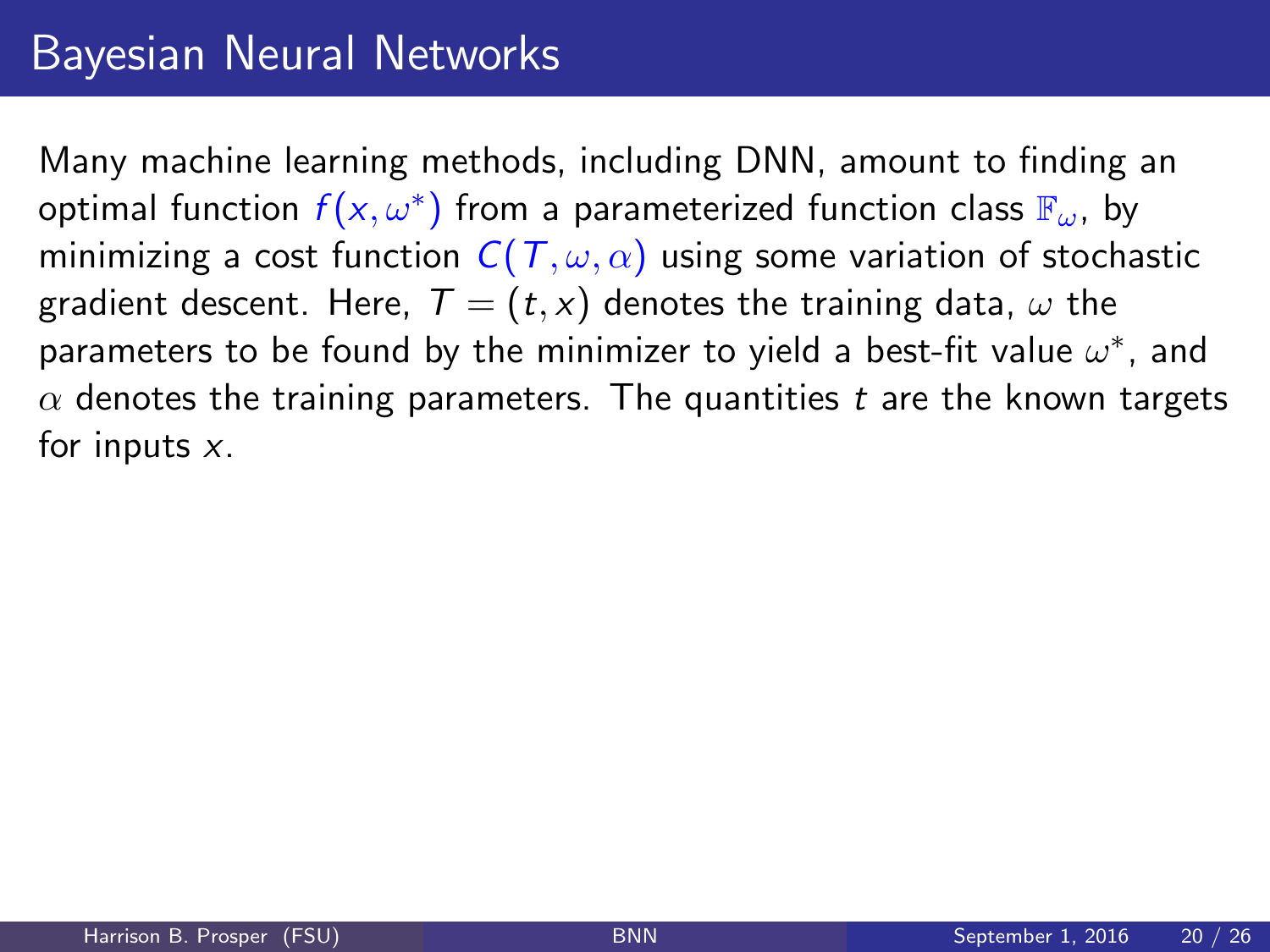Many machine learning methods, including DNN, amount to finding an optimal function  $f({\mathsf x},\omega^*)$  from a parameterized function class  ${\mathbb F}_\omega$ , by minimizing a cost function  $C(T, \omega, \alpha)$  using some variation of stochastic gradient descent. Here,  $T = (t, x)$  denotes the training data,  $\omega$  the parameters to be found by the minimizer to yield a best-fit value  $\omega^*$ , and  $\alpha$  denotes the training parameters. The quantities t are the known targets for inputs  $x$ .

In the Bayesian approach to neural networks, a posterior density

$$
p(\omega | T) = \frac{p(T|\omega)\,\pi(\omega)}{p(T)},
$$
  
= 
$$
\frac{p(t|x,\omega)\,\pi(\omega)}{p(t|x)},
$$

is calculated for the network parameters  $\omega$ , where  $p(t|x, \omega)$  is the likelihood for the training data and  $\pi(\omega)$  is the prior density that encodes what we know or wish to impose on the function class  $\mathbb{F}_{\omega}$ .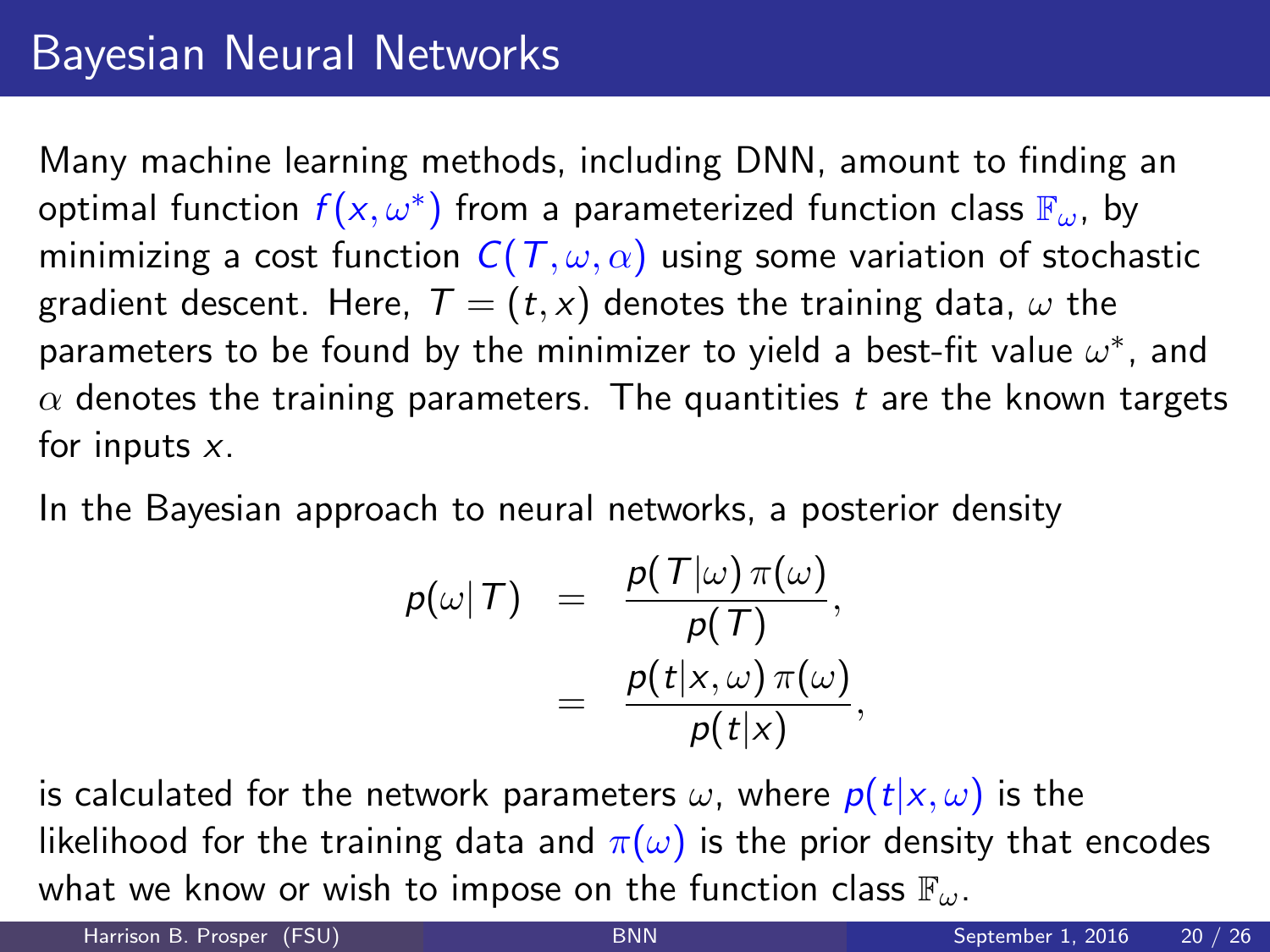Given the posterior density,  $p(\omega | T)$ , we can compute, for example,

$$
f(x) = \int f(x, \omega) p(\omega | \mathcal{T}) d\omega,
$$
  

$$
\delta^{2}[f(x)] = \int [f(x, \omega) - f(x)]^{2} p(\omega | \mathcal{T}) d\omega.
$$

The first equation can be taken as an estimate of the desired function (under quadratic loss), while the second is a point-by-point estimate of the associated variance. In particle physics, we refer to the expression for  $f(x)$ as a Bayesian neural network (BNN).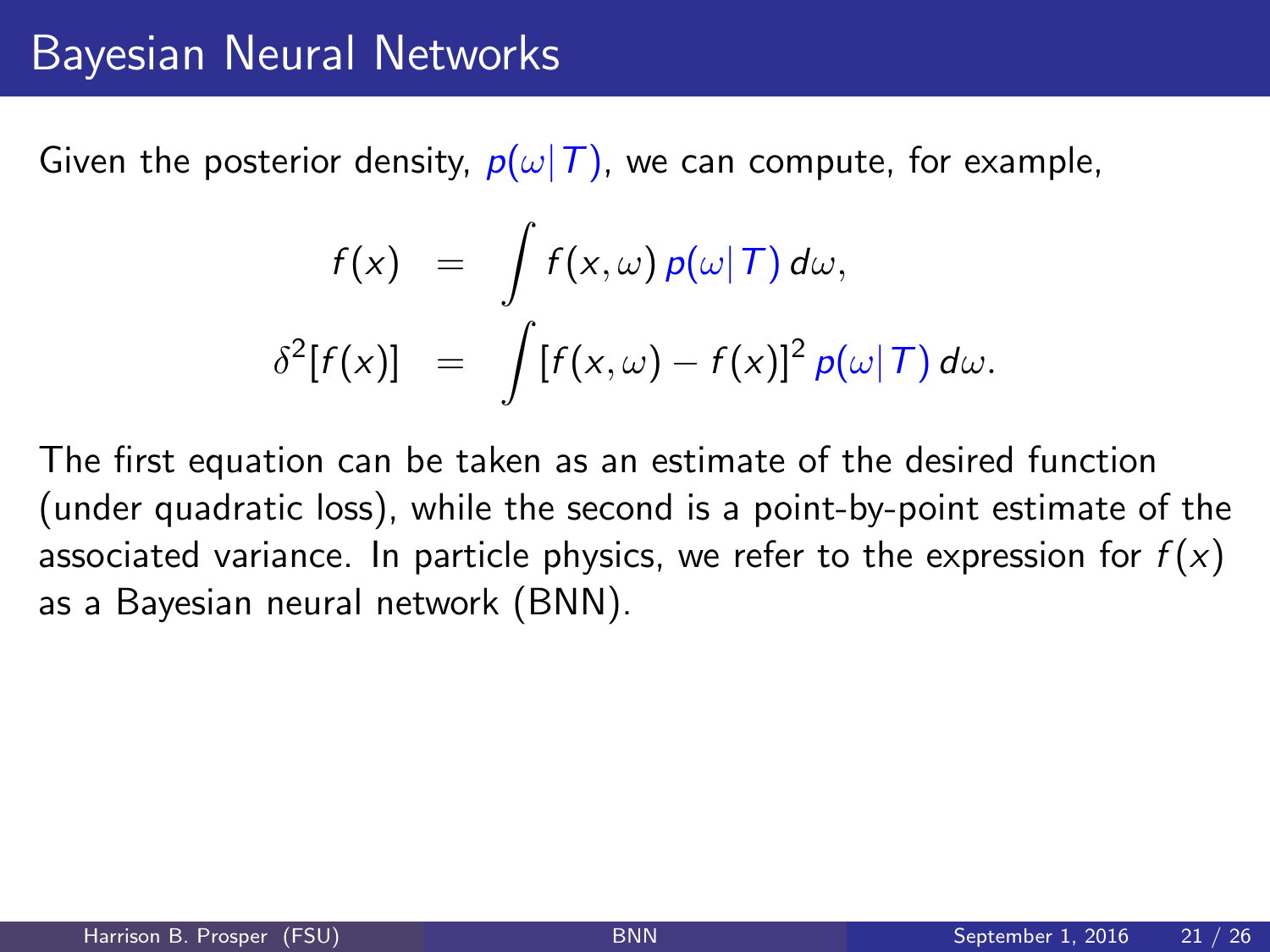Given the posterior density,  $p(\omega | T)$ , we can compute, for example,

$$
f(x) = \int f(x, \omega) p(\omega | \mathcal{T}) d\omega,
$$
  

$$
\delta^{2}[f(x)] = \int [f(x, \omega) - f(x)]^{2} p(\omega | \mathcal{T}) d\omega.
$$

The first equation can be taken as an estimate of the desired function (under quadratic loss), while the second is a point-by-point estimate of the associated variance. In particle physics, we refer to the expression for  $f(x)$ as a Bayesian neural network (BNN).

Unfortunately, computing  $p(\omega|\mathcal{T})$  is intractable; so we must resort to approximations, for example, either

- sample  $p(\omega | T)$  using Markov Chain Monte Carlo, or
- approximate  $p(\omega|\mathcal{T})$  with the closest tractable approximation  $q(\omega|\phi)$ , where  $\phi$  are variational parameters.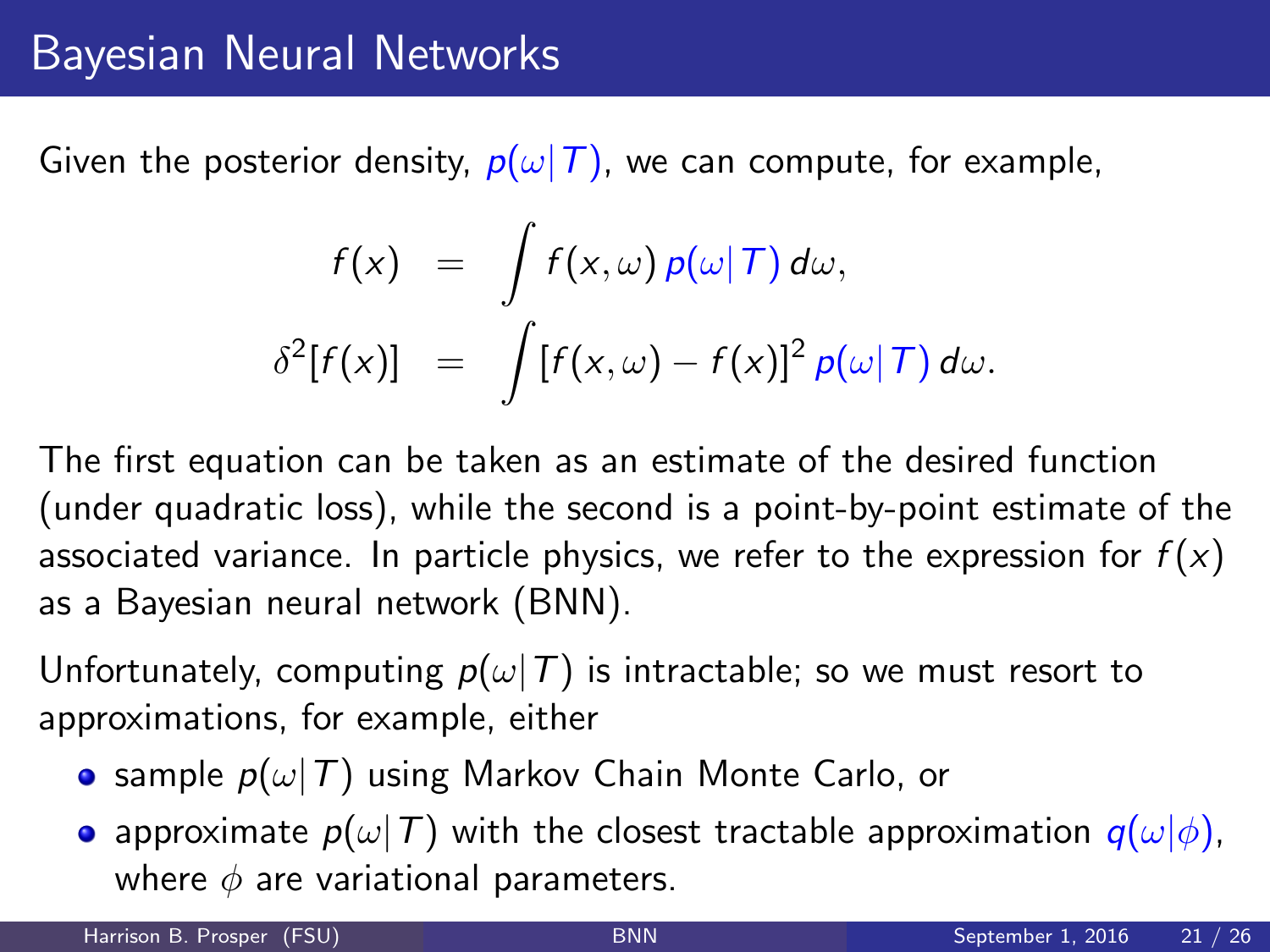Example Create a BNN model of  $D(x) = s(x)/[s(x) + b(x)]$ , where s and **b** are the dijet mass  $(x = m_{ii})$  densities for Higgs vector boson fusion (VBF) and gluon gluon fusion (ggF) events, respectively, where VBF is taken to be the signal. The dots in the right plot are computed using the histograms of s and b, while the green curves are the ensemble of  $(1, 10, 10)$ 1) NNs whose average is the black curve.  $p(\omega|T)$  is sampled using  $MCMC<sup>10</sup>$ .



 $\frac{10}{\text{http://www.cs.toronto.edu/~radford/fbm.software.html}}$  $\frac{10}{\text{http://www.cs.toronto.edu/~radford/fbm.software.html}}$  $\frac{10}{\text{http://www.cs.toronto.edu/~radford/fbm.software.html}}$ <br>Harrison B. Prosper (FSU) BMN BMN September 1, 2016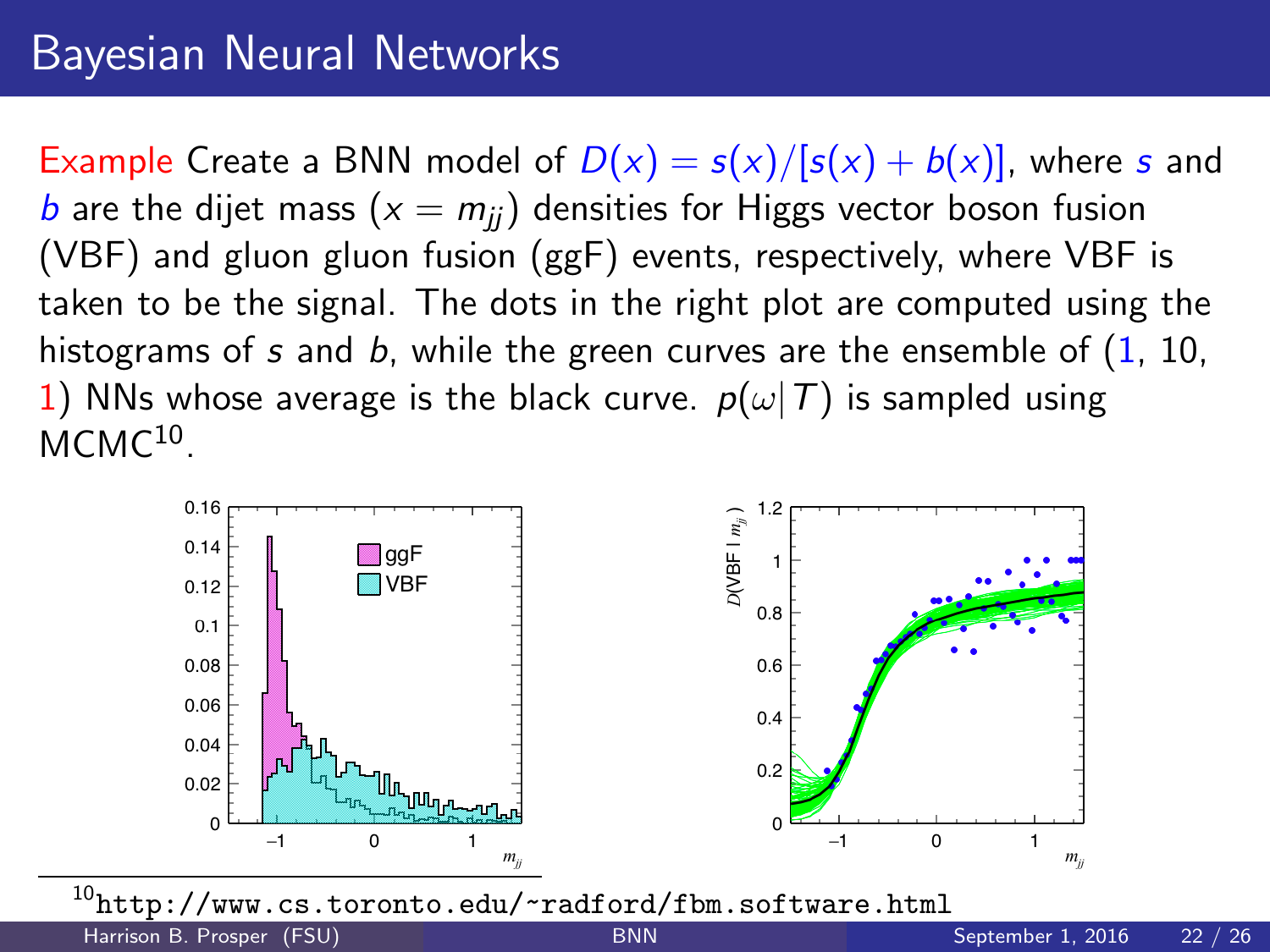# **Optimization**

Pro: It furthers understanding of the training of DNN that it can be cast as a problem of Bayesian inference.

Con: There is the prior  $\pi(\omega)$  to deal with. In practice, we do so using a prior  $\pi(\omega, \alpha)$  parameterized with hyper-parameters  $\alpha$ , which have to be chosen in some way of which there are at least three:

- **o** Trial and error.
- $\bullet$  Bayesian optimization<sup>11</sup>
- $\bullet$  Empirical Bayes<sup>12</sup>

<span id="page-42-0"></span><sup>11</sup>See, for example, Gilles Loupe, <https://indico.cern.ch/event/516435>  $12$ An Introduction to Empirical Bayes Data Analysis, George Casella, The American Statistician Vol. 39, No. 2 (May, 1985), pp. 83-87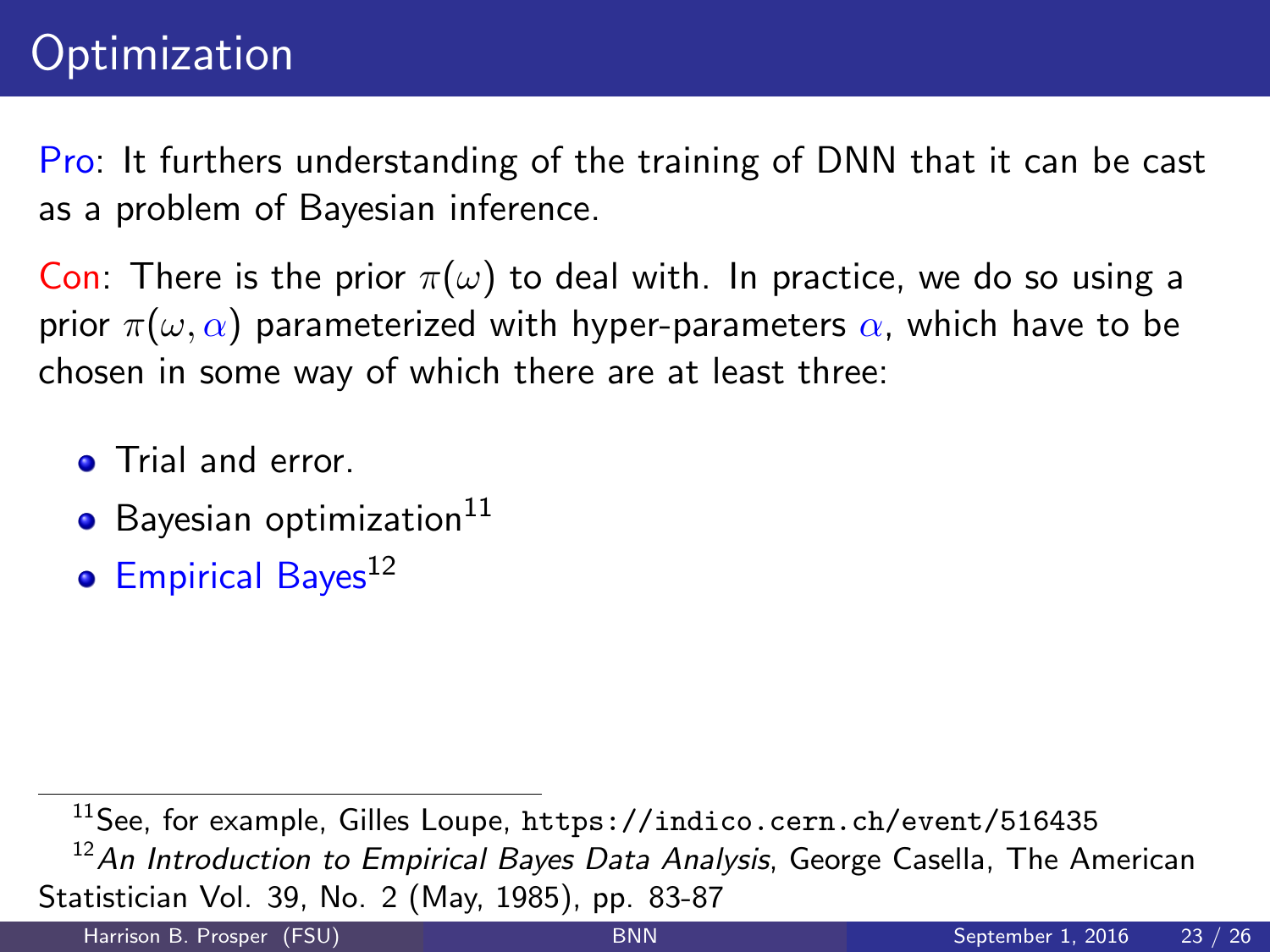The basic idea of empirical Bayes is to replace the hyper-parameters with estimates thereof. Here is a proposed procedure:

**1** Approximate using MCMC,

$$
p(\omega | T, \alpha_0) = p(T | \omega) \pi(\omega, \alpha_0) / p(T, \alpha_0).
$$

 $\bullet$  Then, given training data  $\mathcal{T}'$ , optimize the integral

$$
p(T'|T,\alpha) = \int p(T'|\omega) p(\omega|T,\alpha_0) w(\omega,\alpha,\alpha_0) d\omega,
$$
  

$$
\approx \frac{1}{M} \sum_{i=1}^{M} p(T'|\omega_i) w(\omega_i,\alpha,\alpha_0),
$$

with respect to  $\alpha$ . M is the number of points (NN functions) sampled and  $w = \pi(\omega, \alpha)/\pi(\omega, \alpha_0)$  is a known weighting function.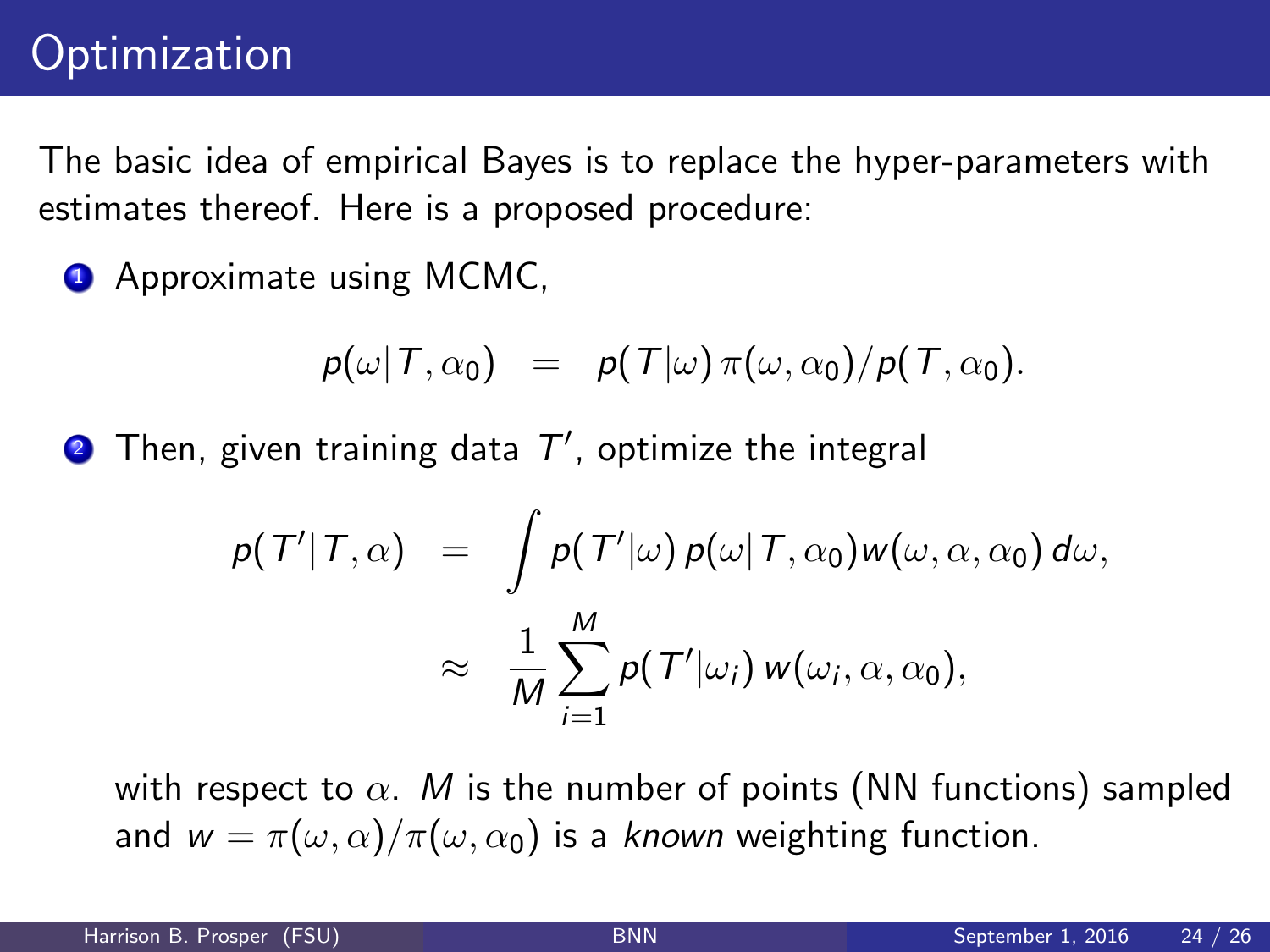#### [The Automated Physicist](#page-18-0)

#### **[The Bayesian Connection](#page-34-0)**

- **[Bayesian Neural Networks](#page-37-0)**
- <span id="page-44-0"></span>**•** [Optimization](#page-42-0)